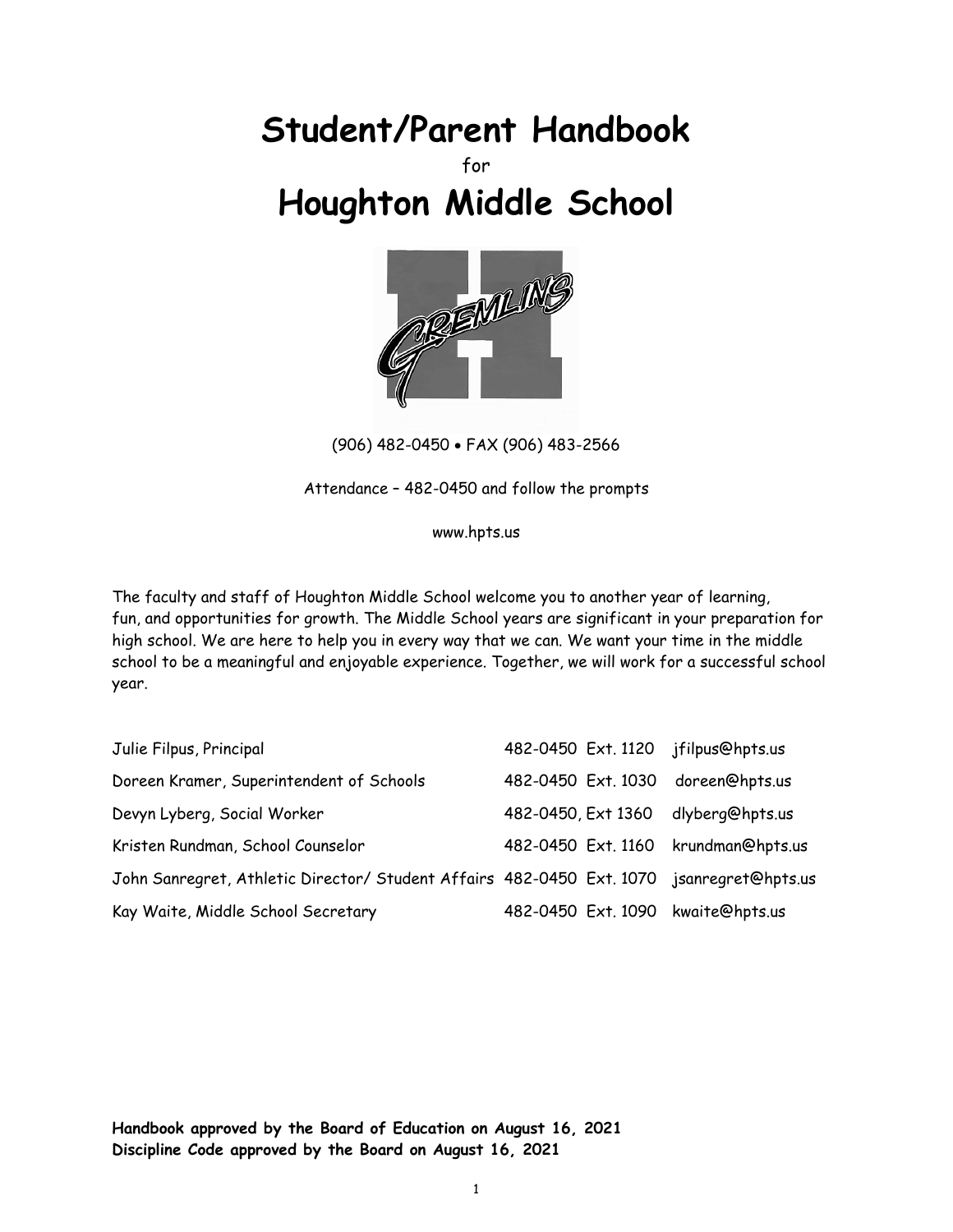## **Board of Education**

Nels Christopherson, President Amanda Massaway, Vice President Brent Burns, Trustee Brad Baltensperger, Trustee Robert Fay, Treasurer Phillip "Buck Foltz", Secretary Scott Leonard, Trustee

## **Faculty and Staff**

Patrick Aldrich **English 7 paldrich@hpts.us** Carl Arko Social Studies 7 & Social Studies 8 carko@hpts.us Hillary Arundel Chorus 7/8 harundel@hpts.us Sara Beiring Science 8/Social Studies 8, FACS sbeiring@hpts.us Bruce Belmas Science 6/Art 6 bbelmas@hpts.us Mike Datto Resource Room Paraprofessional mdatto@hpts.us John Filpus Woodshop jofilpus@hpts.us Kelly Fontaine **Band 6, 7/8/Chorus 6** kfontaine@hpts.us Sarah Geborkoff Science 7 sgeborkoff@hpts.us Sarah Gondek FACS 7/8 & French sgondek@hpts.us TBA Physical Education 7/ First Aid & CPR Tammy Hoduski Resource Room thoduski@hpts.us Adria Laplander Language Arts 6/Tech 6 alaplander@hpts.us Jennifer Luoma Math 8/Algebra jsundstrom@hpts.us Kathy Lund Paraprofessional klund@hpts.us Kristine Riutta Art 7/8 khalonen@hpts.us Matt Meyer **Physical Education 6 & P.E. Health 8/Tech. 7** mmeyer@hpts.us Randall Meyer **MS JRTOC** Randall Meyer **MS JRTOC** Ken Miller Social Studies 7 kmiller@hpts.us Mark Nolan Social Studies 6 mnolan@hpts.us Jennifer Rubin Technology 7-8 jrubin@hpts.us Laura Sayen **English 8 & Service Learning** Elsayen@hpts.us Tiffany Scullion Math 8/ Math 7 / Edge/ Exp. In Engineering tscullion@hpts.us Greg Staricha Intro to 3D Printing & Woodshop gstaricha@hpts.us Amy Stier and Math 7/ Accelerated Math 7 and Math 7 and Math 7 astier@hpts.us John Sullivan MS JROTC jsullivan@hpts.us

Mollie Trewartha Math 6 mtrewartha@hpts.us

#### **FORWARD**

This student handbook was developed to answer many of the commonly asked questions that you and your parents may have during the school year and to provide specific information about certain Board Policies and procedures. This handbook contains important information that you should know. Become familiar with the following information and keep the handbook available for frequent reference by you and your parents. If you have any questions that are not addressed in this handbook, you are encouraged to talk to your teachers or the building principal.

This handbook summarizes many of the official policies and administrative guidelines of the Board of Education and the district. To the extent that the handbook is ambiguous or conflicts with these policies and guidelines, the policies and guidelines shall control. This handbook is effective immediately and supersedes any prior handbook and other written material on the same subjects.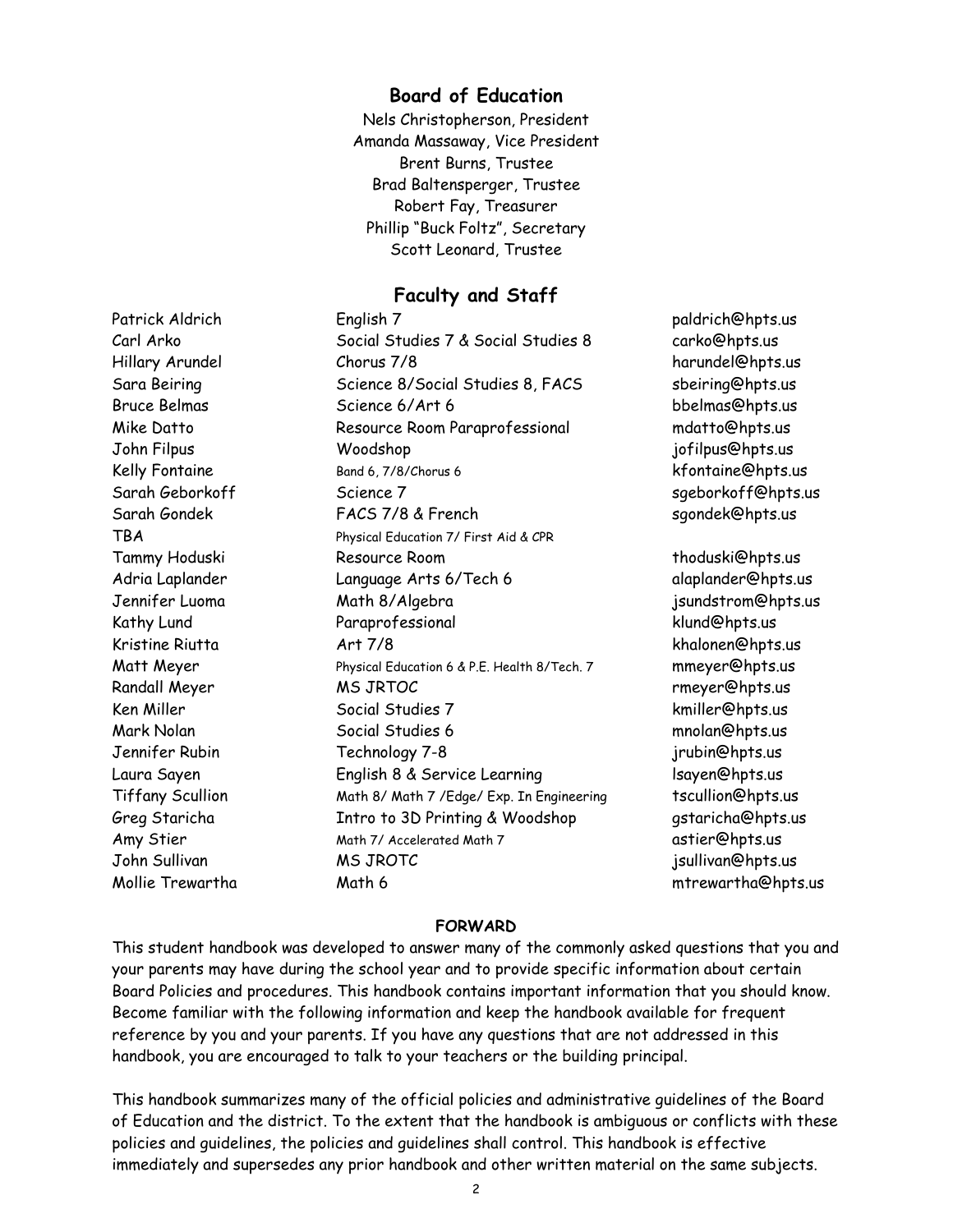This handbook does not equate to an irrevocable contractual commitment to the student, but only reflects the current status of the Board's policies and the School's rules. If any of the policies or administrative guidelines referenced herein are revised, the language in the most current policy or administrative guideline prevail.

#### **HOUGHTON MIDDLE SCHOOL MISSION STATEMENT**

The mission of Houghton Middle School is to assist students in reaching their full potential through the teaching of Goals, Respect, Integrity and Teamwork (GRIT).

#### **HPTS MISSION STATEMENT**

Our mission is to provide an excellent education that prepares all students to become productive citizens and life-long learners.

#### **HPTS VISION STATEMENT**

Our vision is to be a premier school district where all students have the foundations for success and are challenged to reach their full potential.

#### **EQUAL EDUCATION OPPORTUNITY**

It is the policy of this District to provide an equal education opportunity for all students.

Any person who believes that s/he has been discriminated against on the basis of his/her race, color, disability, religion, gender, or national origin, while at school or a school activity should immediately contact the School District's Compliance Officer listed below:

Julie Filpus Principal, Houghton Middle School Civil Rights Coordinator District's 504 Compliance Officer/ ADA Coordinator Anti-Harassment Compliance Officer (906)482-0450

Sara Marcotte Cole Klein

Business Manager Principal, Houghton High School Civil Rights Coordinator District's 504 Compliance Officer/ ADA Coordinator (906)482-0450 Anti-Harassment Compliance Officer (906)482-0450

Complaints will be investigated in accordance with the procedures as described in Board Policy 2260. Any student making a complaint or participating in a school investigation will be protected from any threat or retaliation. The Compliance Officer can provide additional information concerning equal access to educational opportunity.

## **POWERSCHOOL**

PowerSchool can be accessed through the school website at: http://www.hpts.us, select the PowerSchool Access link.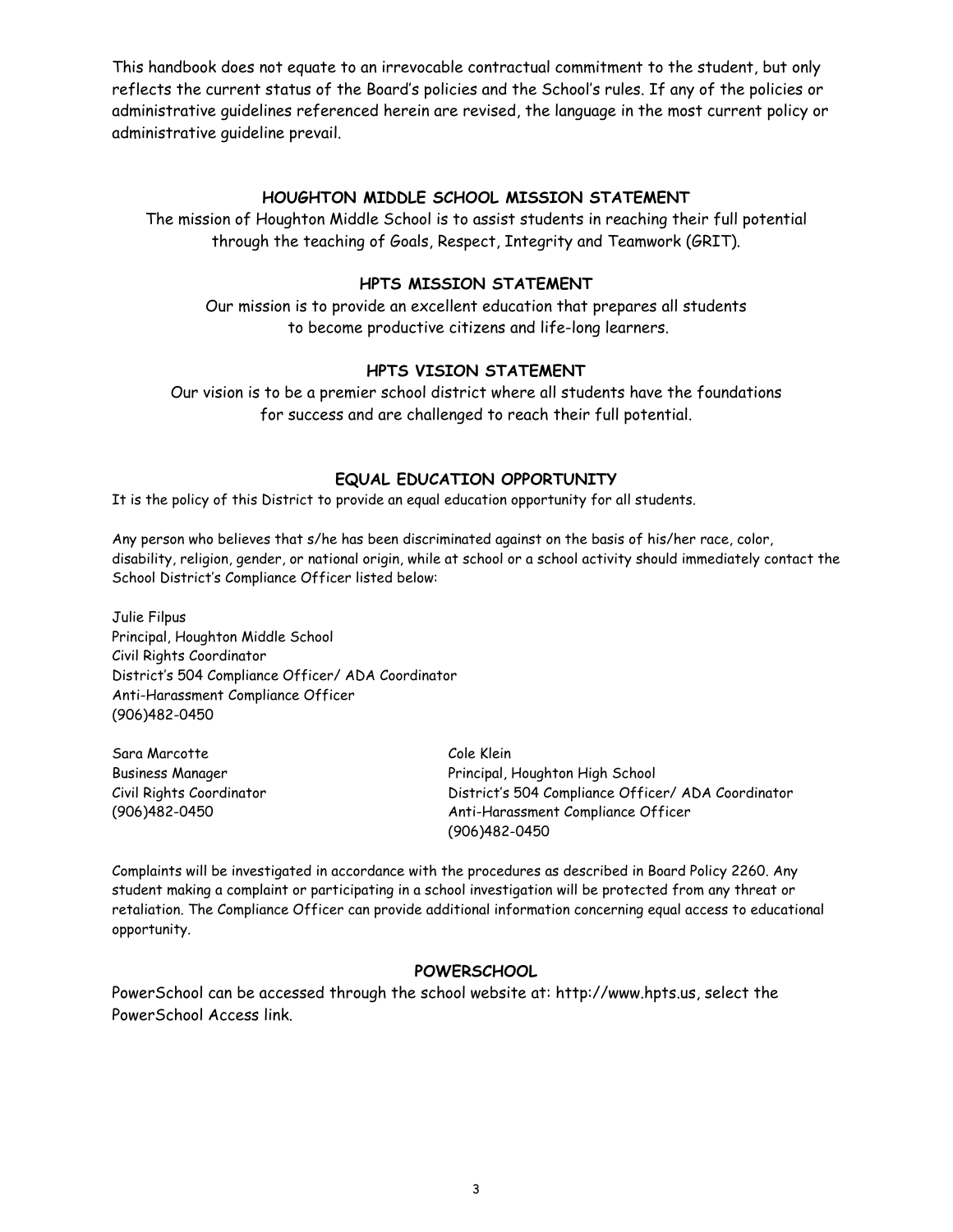#### **PARENT LIST SERVE AND WEBSITE**

Parents that have access to a computer are encouraged to subscribe to the Middle School List Serve. This will keep you updated with daily announcements and various topics that come up on a regular basis. It also gives you another opportunity for input. All replies to the Middle School List Serve will go directly to the principal.

#### **To subscribe and unsubscribe to the middle school list serve:**

To subscribe to the Houghton Portage Township Schools email list, send a blank email to the respective email address below.

msparents+subscribe@houghton.k12.mi.us

To unsubscribe from this group and, send an email to msparents+unsubscribe@houghton.k12.mi.us

| Hour            | <b>Time Interval</b> |
|-----------------|----------------------|
| 1 <sup>st</sup> | $8:10 - 9:06$        |
| 2 <sub>nd</sub> | $9:11 - 10:05$       |
| 3 <sup>rd</sup> | $10:10 - 11:04$      |
| Lunch (7 & 8)   | 11:04 - 11:34        |
| $4^{th} (6)$    | $11:07 - 11:32$      |
| Lunch (6)       | $11:32 - 12:02$      |
| $4^{th} (6)$    | $12:04 - 12:33$      |
| $4th$ (7 & 8)   | $11:39 - 12:33$      |
| 5 <sup>th</sup> | $12:38 - 1:32$       |
| 6 <sup>th</sup> | $1:37 - 2:31$        |
| 7 <sup>th</sup> | $2:36 - 3:30$        |

#### **DAILY SCHEDULE**

#### **LATE START SCHEDULE**

| Hour            | Time Interval   |
|-----------------|-----------------|
| 1st             | $10:10 - 10:48$ |
| 2 <sub>nd</sub> | $10:53 - 11:30$ |
| 3 <sup>rd</sup> | $11:35 - 12:12$ |
| Lunch (6,7,8)   | $12:12 - 12:42$ |
| 4 <sup>th</sup> | $12:47 - 1:24$  |
| 5 <sup>th</sup> | $1:29 - 2:06$   |
| 6 <sup>th</sup> | $2:11 - 2:48$   |
| 7th             | $2:53 - 3:30$   |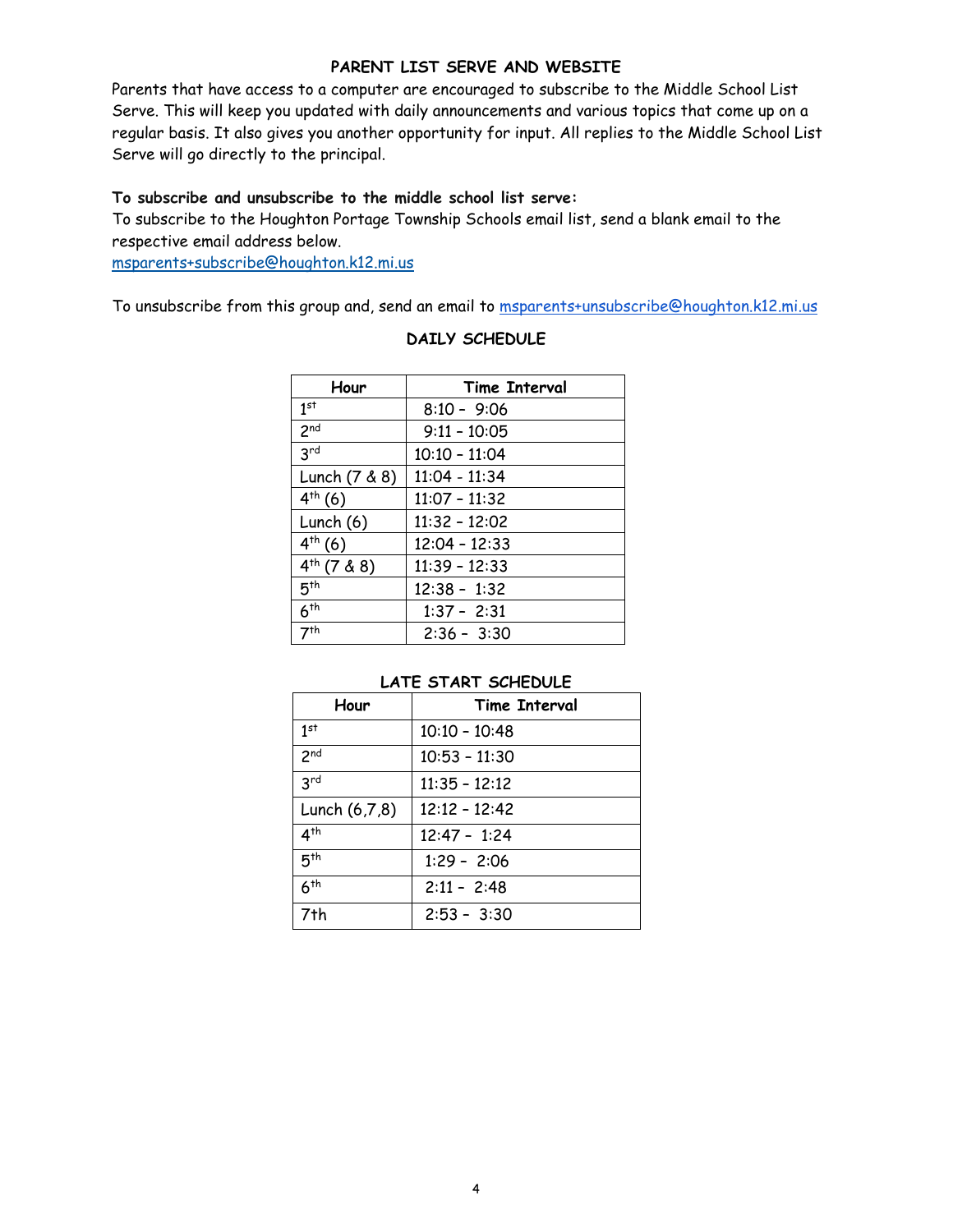| Hour                                          | <b>Time Interval</b> |
|-----------------------------------------------|----------------------|
| 1 <sup>st</sup>                               | $8:10 - 8:39$        |
| 2 <sub>nd</sub>                               | $8:44 - 9:13$        |
| 3 <sup>rd</sup>                               | $9:18 - 9:47$        |
| $4^{th}$                                      | $9:52 - 10:21$       |
| 5 <sup>th</sup>                               | $10:26 - 10:55$      |
| $6^{th}$ (7 <sup>th</sup> & 8 <sup>th</sup> ) | $11:00 - 11:29$      |
| Lunch $(6th)$                                 | $11:00 - 11:29$      |
| Lunch (7 <sup>th</sup> & 8 <sup>th</sup> )    | $11:29 - 11:59$      |
| $6^{th} (6^{th})$                             | 11:29 - 11:59        |
| 7 <sup>th</sup>                               | $12:04 - 12:33$      |

#### **HALF-DAY SCHEDULE**

## **HOUGHTON-PORTAGE TOWNSHIP SCHOOLS ATHLETIC/CO-CURRICULAR CODE OF CONDUCTSTATEMENT OF PHILOSOPHY – "Life of an Athlete". Please contact the Athletic Directors Office.**

#### **2021-22 ACADEMIC ELIGIBILITY**

#### **HOUGHTON-PORTAGE TOWNSHIP SCHOOLS EXTRACURRICULAR ACTIVITY CODE**

We believe that participation in extracurricular activities can be a valuable component of your middle and high school education. We also believe that academics come first, and extracurricular are extra. Participation in extracurricular activities is a privilege, not a right, that carries with it responsibilities to the activity, to the school, to the community, and to yourself. Do not assume that you will automatically be allowed to participate. You will need to earn the privilege of participation by adhering to the extracurricular activity code and all other Houghton Middle and High School codes of conduct and academic standards. This eligibility applies to all school sports, clubs and organizations.

## **AFTER SCHOOL**

Students who stay after school may stay for acceptable reasons under adult supervision. Examples of acceptable reasons are:

- 1. Involvement in athletics
- 2. Supervised after school activities such as MathCounts, First Tech, special classes, homework room, detentions, research in the library, individual help with faculty, etc.
- 3. Students who stay after school must be in an organized or supervised setting. Students remaining for other reasons must have permission from the principal or a faculty member.

## **All students need be picked-up by 4:00 PM. Students' remaining after school to loiter is unacceptable.**

#### **APPOINTMENTS**

The following appointments must be pre-excused and students must check in and out of the office: doctors, dentist, orthodontist, physical therapy, counseling, etc. These appointments may be sanctioned provided a signed doctors note is received and the student remains in school until the time of the appointment or returns to school after the appointment on that day.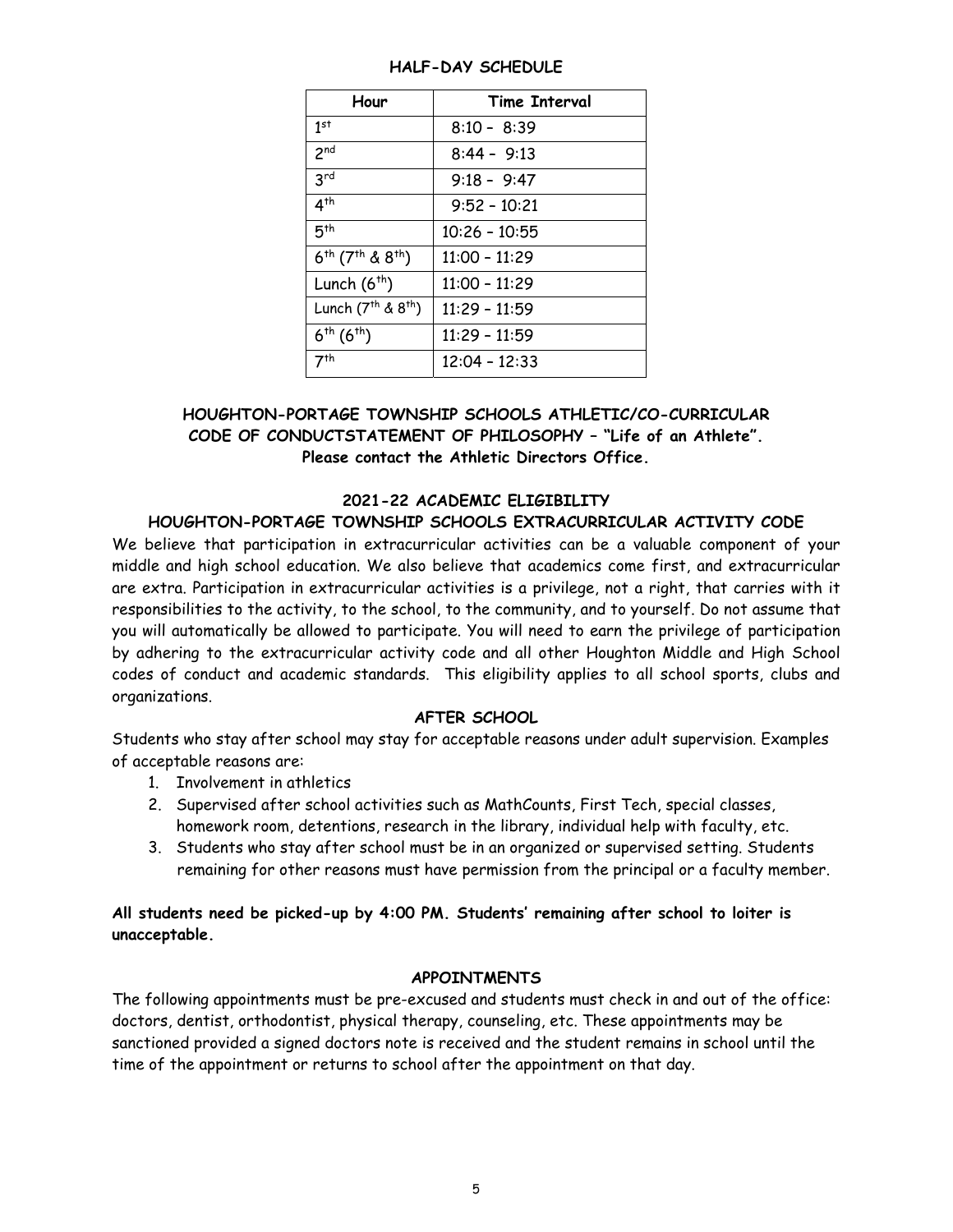## **ATTENDANCE AND TARDY POLICY**

The Michigan School Code requires that student attendance at school be "continuous and consecutive." The code also indicates that absences are permissible only with "valid excuses." There are two aspects to attendance: presence and promptness. Both are very important. A student's attendance record is a measure of his/her ability and willingness to accept responsibility; it is a measure of maturity; it is a measure of reliability; it is a measure of student's respect for rules and regulations developed for the common good. Make your attendance record work for you after you leave school by practicing good attendance while you are here. Much of the learning in any class occurs as a result of being involved in the varied learning experiences provided during the time the class is in session. Much that is learned during that time cannot be measured by tests or homework grades. Absences and tardiness will deprive the student of many educational benefits.

Therefore, Houghton Middle School has established and will enforce the following policies pertaining to attendance: Students who attend the Houghton Middle School are expected to be in attendance daily. Attendance records become part of your permanent record. Please note that the high school attendance policy is different from the middle school. In the high school excessive absences regardless of the reason do affect a student's grade.Middle school students taking high school classes will be subject to the high school attendance policy for the high school classes only. The following policy applies to all students in grades 6 - 8.

#### **There are three types of absences:**

- 1. **Excused absences** are those approved by your parent or guardian, such as for an illness. To approve an absence, your parent/guardian must call the district (482-0450) and follow the prompts. The call may be made at any time; however, in order to excuse the absence, your parent or guardian must make the call **BEFORE noon** on the day of the absence. **YOU MUST CALL TO EXCUSE AN ABSENCE. We will not accept notes or calls to the office.** If no call is received, the absence will be considered UNEXCUSED.
	- A. You will be marked "Absent Excused" if you miss the first or last ten minutes of class.
	- B. Students must sign in and out of the building for appointments, late arrival or early departure from school. Failure to do so will result in an unexcused absence.
	- C. It is the student's responsibility to initiate discussions with your teachers concerning work to be made up.
- 2. **Unexcused absences**. The following situations constitute unexcused absences:
	- A. Absences not approved by your parent or guardians are unexcused.
	- B. If you leave the building during the school day without permission from the office, you will be unexcused.
	- C. If you are in the building, but fail to report to class, you will be unexcused.
	- D. If you miss more than ten minutes of any class without a valid pass, it will count as an unexcused absence.
- 3. **Sanctioned absences** are when you are in school, but not in class because you are participating in a school activity. *There is no penalty for sanctioned absences*.

**NOTE:** In-school restrictions and out-of-school suspensions are not regarded as absences.

**Family Trips:** Extended family trips require communication with the principal at least one-week in advance of the trip. It is the responsibility of the student and parents to make arrangements, in advance, for all missed assignments from each teacher.

#### **Consequences for excessive absences: Levels of School Intervention**

Students will be allowed up to five (5) excused absences per quarter in any class without consequence, provided you complete any make up work as prescribed by your teacher. It is the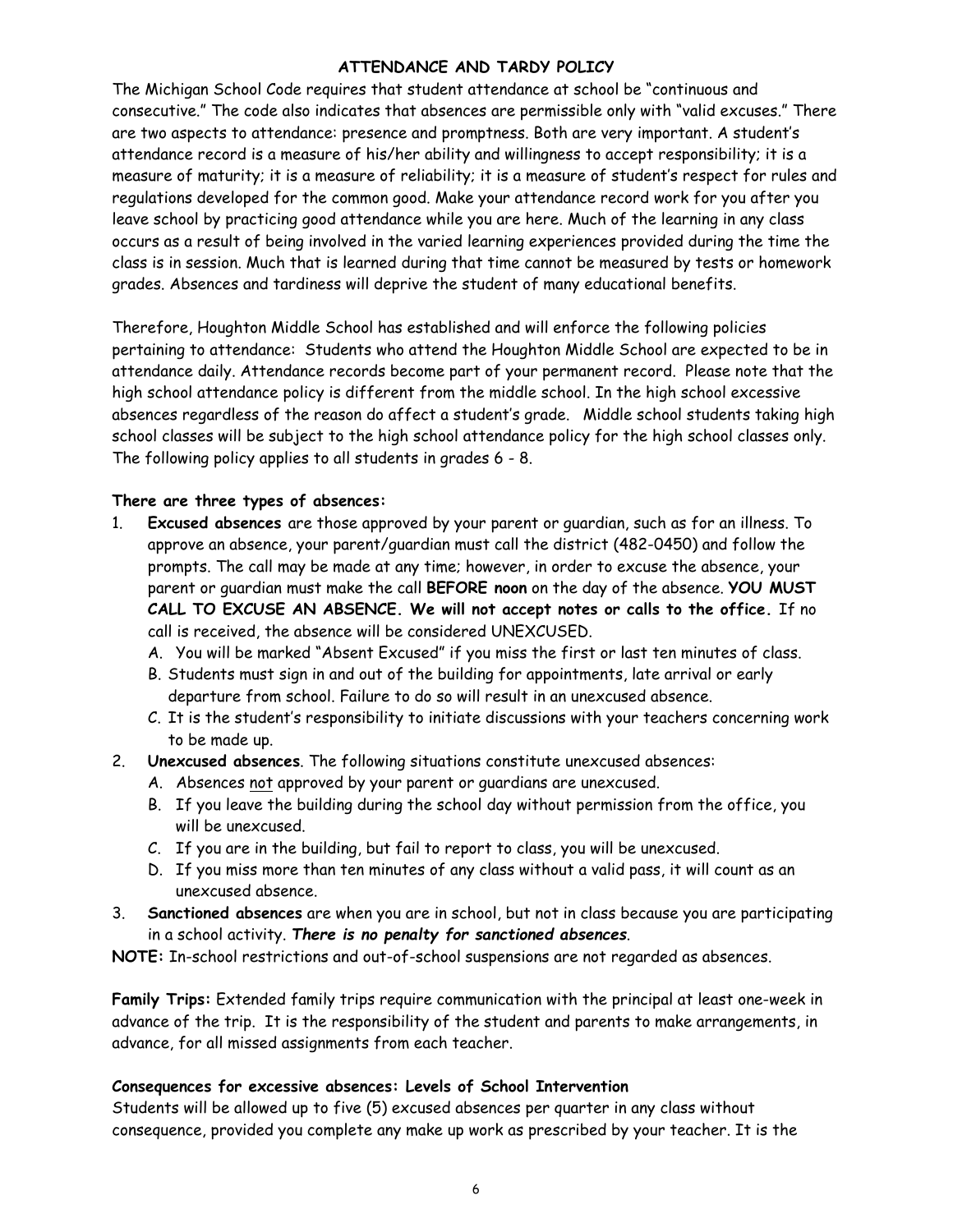students' responsibilities to request make up work from the teacher and to complete the work in a timely fashion.

Upon being absent the sixth  $(6<sup>th</sup>)$  time in a quarter, parents will be notified by a letter, regarding the status of your attendance. This letter will include a record of your attendance and a warning about being referred to the Attendance Outreach Specialist.

Students, who are absent eight times in a quarter, will be scheduled for a meeting with the principal, counselor and parent(s). A letter will be sent to the parents concerning the results of this meeting. The Attendance Outreach Specialist will be informed of the excessive absences at this level. If additional absences are incurred during that semester, the Attendance Outreach Specialist will be contacted.

Exceptions to these rules might be made for extenuating circumstances, such as an extended illness, which would require a written statement by a medical doctor. Such statements must be received by the principal prior to your return to school and must include an explanation of how much school was missed due to the illness. An administrative committee, at the parent's request, will review such cases. Parents or guardians must initiate this request. Extenuating circumstances will be dealt with on a case-by-case basis.

**Tardiness:** Tardy is defined as any time you report to any class without a valid excuse after the second bell has rung. If you are late for a class, you will be marked tardy. The only exception to tardiness is when a student has a valid pass written by the principal, a teacher, guidance counselor or office personnel. One lunchtime detention will be assigned for three tardies.

Excessive tardiness during 1<sup>st</sup> hour (7 or more) will be considered a truancy issue. The Attendance Outreach Specialist will be contacted and informed of the situation.

#### **BIKES & SCOOTERS**

Students who ride bikes or scooters to school must place them in the racks that are provided in front of the building. Students are encouraged to lock their bikes. Bikes are not to be used during the school day without permission from a school authority. The school assumes no liability for damage to bikes.

#### **BIRTH CERTIFICATES**

Public Act 84 of 1987, State of Michigan, requires that a district have a certified copy of the birth certificate on file for all new students. If a certified copy of the birth certificate is not available, the district may accept other reliable proof of the child's identity and age, together with an affidavit explaining the inability to produce a copy of the birth certificate.

#### **BOOK BAGS AND BACK PACKS**

Backpacks and book bags are not permitted in the classrooms. We ask that you use your locker to store books and other personal items. Take to class only what you need for that class. No locker outside decorations are allowed. Nothing may be taped to the inside or outside of the lockers. Locker accessories may be attached with magnets.

#### **BULLYING/HARASSMENT**

Each student has the right to attend school without fear of harassment. Students have the responsibility to refrain from conduct that is demeaning, derogatory, or threatening to an individual or group. Students are to respect the rights of others. The Board of Education maintains a zero tolerance (incidents will be addressed) policy on discrimination, sexual insult, intimidation, or harassment.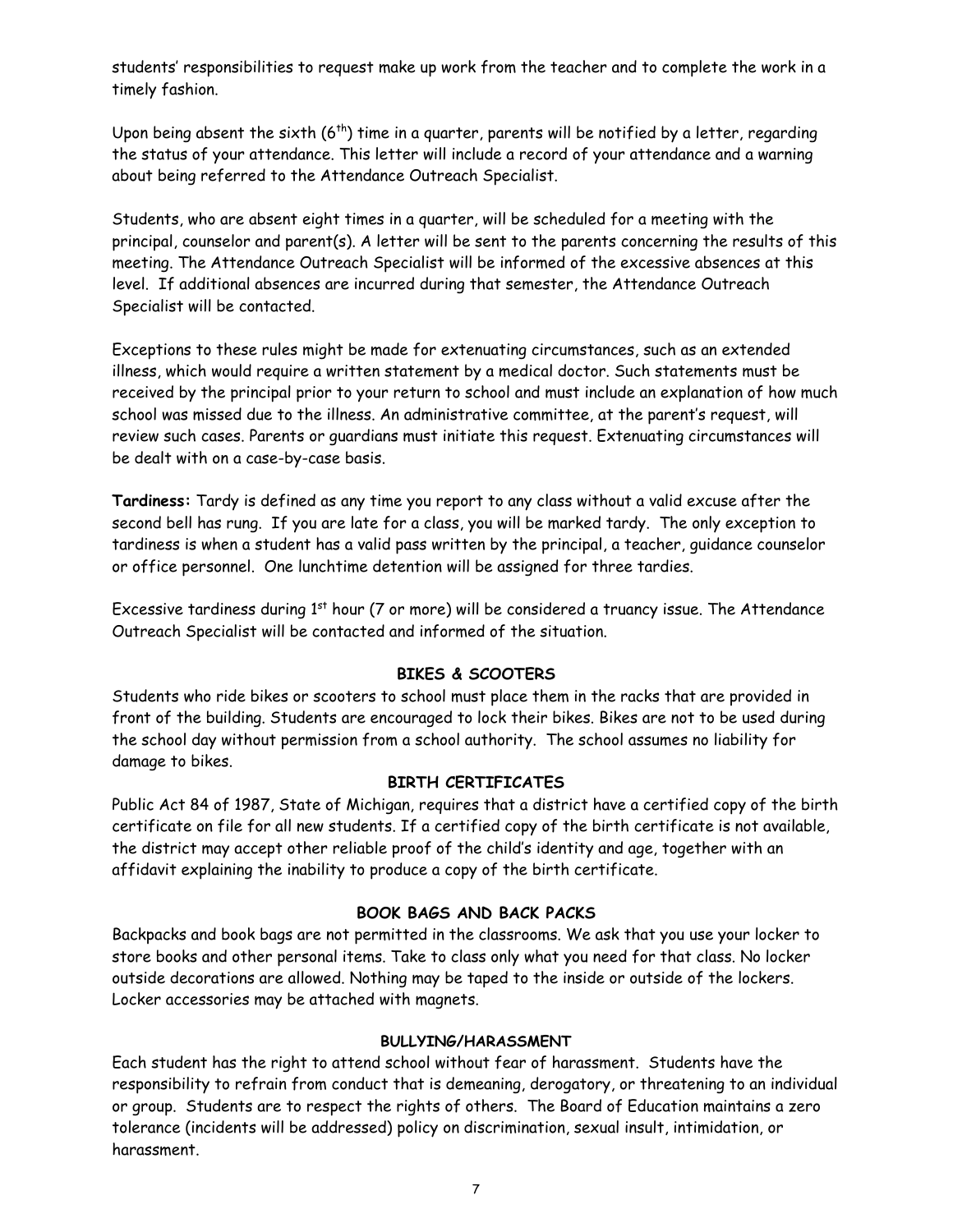**BOARD POLICY:** Bullying is a form of harassment. For the purposes of this policy, "bullying" is defined as: "The repeated intimidation, or emotional abuse of others by the infliction of harm of any kind to the person or property of others whether real or threatened, as transmitted verbally, in writing, or electronically transmitted (often referred to as "cyber bullying"). Such conduct is disruptive of the educational process and, therefore, bullying is not acceptable behavior in this District, and is prohibited.

**WHEN AND WHERE THE BOARD POLICY IS IN EFFECT:** Students who engage in any act of bullying while at school, at any school function, in connection to or with any District sponsored activity or event, or while in route to or from school, are subject to disciplinary action, up to and including suspension or expulsion.

**WHAT DOES HARASSMENT AND BULLYING LOOK LIKE?** It may include, but not be limited to, actions such as verbal, written, or electronically transmitted taunts, name-calling and put-downs, including ethnically-based or gender based put-downs, extortion or attempted extortion of money or possessions, and systematic exclusion from peer groups within school.

**WHAT TO DO IF YOU BELIEVE THAT YOU HAVE BEEN BULLIED/HARARASSED:** Individuals who feel that they have been bullied or harassed should:

- 1. Tell the person to **STOP**.
- 2. **WALK** away.
- 3. **TALK** to an adult.
- 4. Fill out a Bully Report Form (available in the office and each hallway brochure rack)

**CONSEQUENCES FOR HARASSMENT AND BULLYING**: Consequences would follow board approved discipline procedures, please review the Discipline Rubric in the Student Handbook for more complete information. Consequences may include the following:

- Verbal Warning
- Peer Mediation
- Parent Contact
- Apology
- Core Classes Only
- Detention
- Student/Parent Conference
- **•** Suspension
- **•** Expulsion
- Law Enforcement

Some behaviors are more severe than others and the consequence will fit the behavior.

**EDUCATION/PREVENTION**: All Houghton Middle School students have the opportunity to benefit from harassment/bullying awareness and preventions lessons. Some examples include:

- All school assembly to review rules, expectations and procedures.
- Teacher training on bullying
- $\bullet$  Bully survey(s)
- Review with each homeroom bullying definitions, consequences and resources
- Guidance lessons
- All school assembly to educate about bullying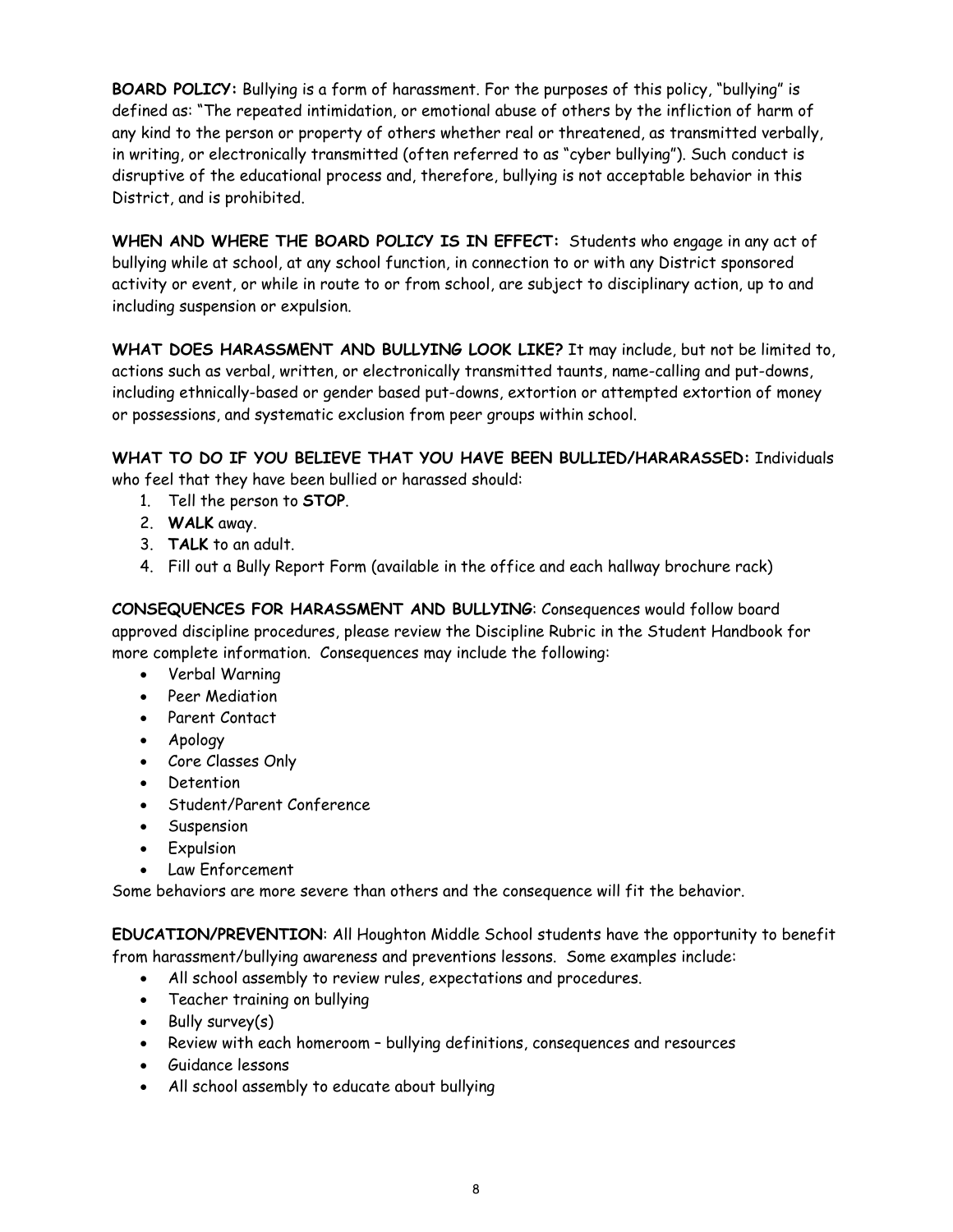#### **CARE OF SCHOOL PROPERTY**

Students are responsible for the proper care of all books, supplies, and furniture supplied by the school. Students, who purposely disfigure property, break windows, or does other damage to school property or equipment will be required to pay for the damage done or to replace the item.

## **CELL PHONES/ELECTRONIC DEVICE POLICY**

The student takes full responsibility for his/her electronic device. The school is in no way responsible for the security of the student's electronic device. Examples of electronic devices include, but are not limited to the following: phones, tablets, portable media players, ereaders, smart watches or any other 2-way communication device.

Cell phones/electronic devices may be used prior to 8:00 AM and after 3:30 PM dismissal.

- Cell phones/electronic devices must be turned off and stowed in your locker during the school day unless directed otherwise by a school employee.
- $\ge$  Cell phones/electronic devices shall not be used during instructional time or in the passing time between classes unless there is a bona fide health or safety emergency.
- $\geq$  Cell phones/electronic devices may also be used in the multipurpose room during lunch. Any use of these devices outside the multipurpose room will result in consequences under the policy.
- Cell phones/electronic devices must be temporarily forfeited by the student during make-up time, in-school suspension, or detention. If a teacher, administrator, or other school employee witnesses a student using a cell phone during make-up time, in-school suspension, or detention, the time served will not apply.

#### **Cell Phone/Electronic Devices Consequences:**

 $\triangleright$  If a teacher, administrator, or other school employee witnesses a student using a cell phone/electronic device during non-designated times or in non-designated areas the device will be confiscated and will not be returned to the student. It will be given to the student after school on the first offense. Thereafter, the student must notify a parent or guardian and they must pick up the device from the middle school office.

 $\triangleright$  If a teacher, administrator, or other school employee witnesses a student using a cell phone/electronic device during a quiz or test, the student will receive a zero on that quiz or test and the device will be confiscated and returned to the students' parent/guardian only. **It is important that you share this rule with your parents because it will be enforced even if a family member is texting or calling you during a test!!** 

 $\triangleright$  If a student refuses to relinquish his/her device upon request of a teacher, administrator, or other school employee, it will be considered insubordination, and the student will be suspended for a minimum of one full day.

 $\triangleright$  A student who repeatedly violates the electronic device policy will be issued a suspension. Students using an electronic device to harass or intimidate or engage in "sexting" will be referred to law enforcement.

#### **CLOSED CAMPUS**

Houghton Middle School operates under a closed campus policy. Students must stay in the building from the time you arrive until you are dismissed. During lunch periods, students may use designated outdoor areas. Students who must leave the building during the day will be required to call their parents prior to their departure. A member of the principal's office staff must speak to a parent. Students may then sign out in the principal's office. Failure to do so will result in an unexcused absence. Leaving the building without permission will be considered an unexcused absence.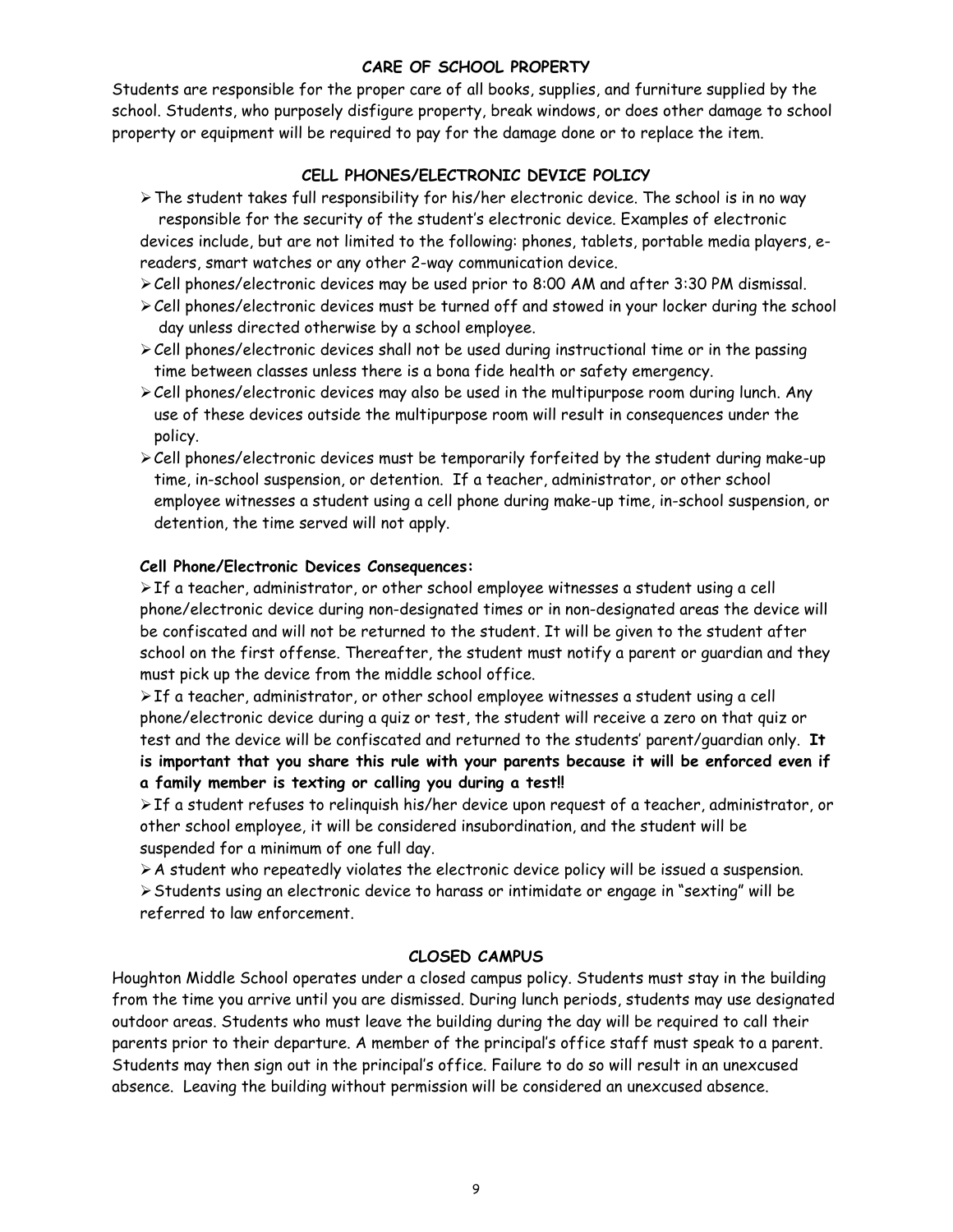|                       | English                                               | <b>Science</b>                                         | <b>Social Studies</b>                                                 | Math**                                             |
|-----------------------|-------------------------------------------------------|--------------------------------------------------------|-----------------------------------------------------------------------|----------------------------------------------------|
| 6 <sup>th</sup> Grade | Language Arts 6                                       | Science 6<br>Life, Physical &<br><b>Earth Sciences</b> | Social Studies 6<br>World Geography                                   | Math 6                                             |
| 7 <sup>th</sup> Grade | English 7                                             | Science 7<br>Life, Physical &<br><b>Earth Sciences</b> | Social Studies 7<br>Ancient World History                             | Math 7 or<br>Accelerated Math 7                    |
| 8 <sup>th</sup> Grade | English 8<br>or English 9<br>(For High School credit) | Science 8<br><b>Earth Science</b>                      | Social Studies 8<br><b>Integrated United</b><br><b>States History</b> | Math 8 or<br>Algebra I<br>(For High School credit) |

## **CORE CURRICULUM GUIDE**

#### **Mapping Out the Math Curriculum Grades 6 – 12**

|          | Option 1                 | Option 2                            |
|----------|--------------------------|-------------------------------------|
| Grade 6  | Math 6                   | Math 6                              |
| Grade 7  | Math 7                   | Accelerated Math 7                  |
| Grade 8  | Math 8/Intro. to Algebra | Algebra 8 (If completed Accelerated |
|          |                          | Math 7)                             |
| Grade 9  | Algebra                  | Geometry                            |
| Grade 10 | Geometry                 | Algebra II                          |
| Grade 11 | Algebra II               | Pre-Calculus                        |
| Grade 12 | Math related course      | AP Calculus                         |

#### **Notes**:

- $\checkmark$  Both options, if successfully completed, do prepare students for college Calculus.
- $\checkmark$  Students are required to take 4 years of Math to graduate.
- $\checkmark$  Because of this requirement, other High School Math options may be offered in addition to what is listed here.

#### **Criteria used in choosing which curriculum to follow:**

- 1. Recommendation of Math 6 Teacher (based on grades, timely completion of homework and attitude)
- 2. Scores on the M-STEP tests (Math and Reading) & FastBridge tests
- 3. End of Year Math 6 Assessment

A new student entering the district, wishing to take Accelerated or Algebra, will be required to take a math placement test.

**Any high school courses taken in middle school will count for high school credit and GPA. The high school attendance policy applies to any high school courses taken.** 

#### **COUNSELING SERVICE**

Counseling is a face-to-face meeting between a pupil and a counselor or social worker or where the problem of the pupil is presented and together a solution is sought. The relationship between the counselor or social worker and student is one of strict confidence, and it is often this confidence that allows true problem areas to come to the surface. Counseling services are offered on a voluntary basis and a focus on personal and educational issues**.** The counselor and social worker's offices are open during regular school days/hours and by appointment.

#### **DELIVERIES TO STUDENTS**

With the exception of parent(s)/quardian(s) or permission from the principal, no "packages, presents, gifts, or goods of any kind will be accepted for delivery to any students." Such items, if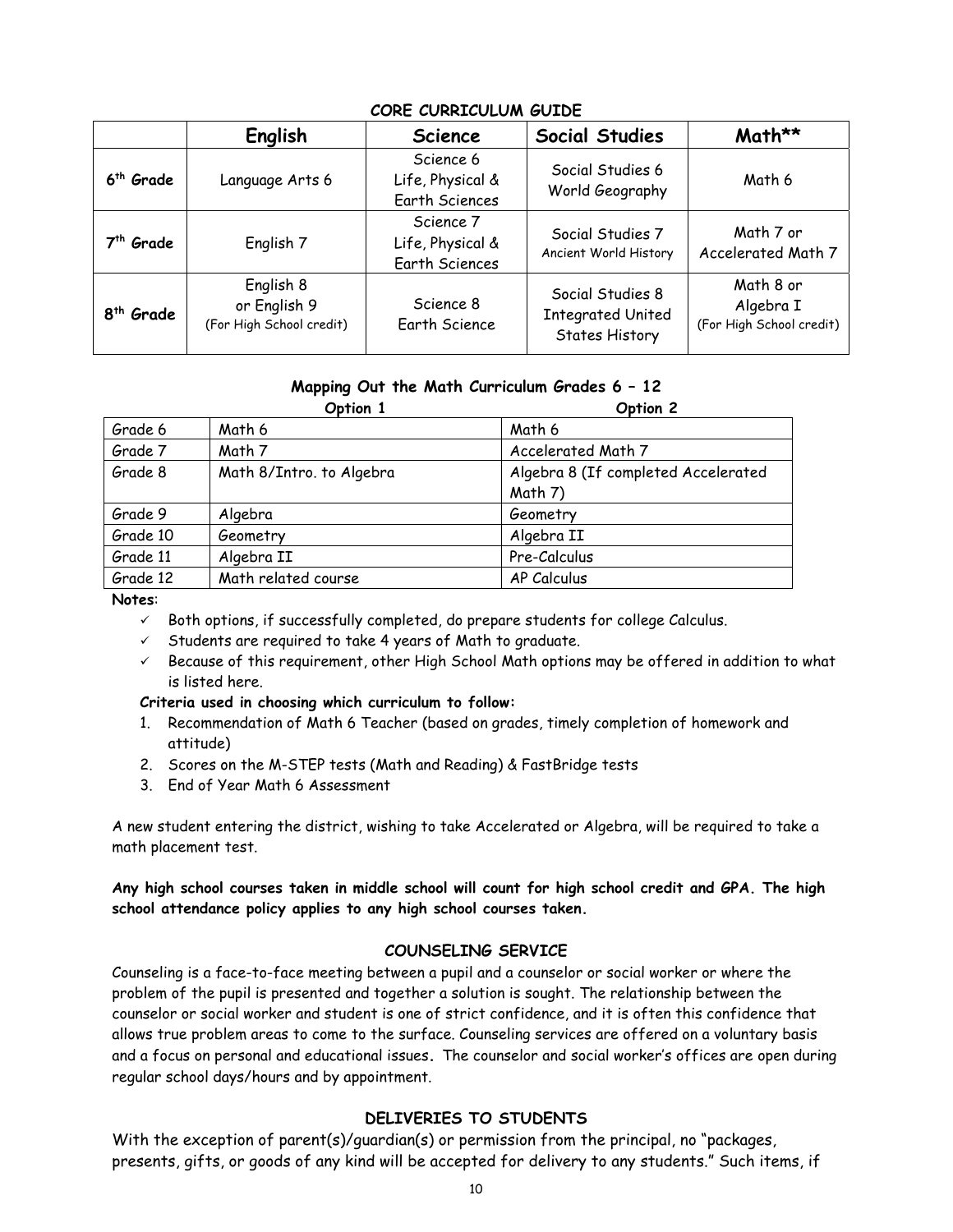delivered to the school, will be retained in the school office, and the parents will be notified to pick up the item. The school will assume no liability for any such items lost or misplaced.

## **DETENTION**

Students may be assigned detentions by the principal or any member of the faculty. Detentions are for students with undesirable patterns of attendance, tardiness, or conduct, as well as other disciplinary problems. Students may be assigned a detention before school, lunch time or after school or as soon as possible following the offense. Parents will be notified of the problem prior to students being detained before or after normal school hours. All information concerning disciplinary infractions will be obtained before a detention is assigned.

## **DISCIPLINE**

Houghton Middle School believes that every child in its school system should have an equal opportunity to learn and succeed to the fullest extent, and that every child is entitled to the rights and responsibilities of a democratic society. Two major points on student conduct and discipline include:

- 1. To guide the student so that he/she is responsive to the immediate efforts of teachers and other students in maintaining a safe and orderly learning environment.
- 2. To assist the student in becoming a responsible, productive and self-disciplined citizen within the school in preparation for assuming his/her adult responsibilities.

## **DISCIPLINE RUBRIC**

Any or all of the following consequences could be imposed as a result of Mildly Improper, Seriously Improper, or Severely Improper behavior, depending on the degree of impropriety and the number of times it has occurred.

|         |                                                                                                                                                                                                                                                                                                                                                                                                                                                          | First                                                                                                                                                                                                           | Second                                                                                                                                                                                                                                                                    | Third                                                                                                                                                                                                                                                                  |
|---------|----------------------------------------------------------------------------------------------------------------------------------------------------------------------------------------------------------------------------------------------------------------------------------------------------------------------------------------------------------------------------------------------------------------------------------------------------------|-----------------------------------------------------------------------------------------------------------------------------------------------------------------------------------------------------------------|---------------------------------------------------------------------------------------------------------------------------------------------------------------------------------------------------------------------------------------------------------------------------|------------------------------------------------------------------------------------------------------------------------------------------------------------------------------------------------------------------------------------------------------------------------|
|         | Undesirable Behaviors                                                                                                                                                                                                                                                                                                                                                                                                                                    | <b>Offense</b><br>Suggested<br>Consequences                                                                                                                                                                     | <b>Offense</b><br>Additional<br>Consequences                                                                                                                                                                                                                              | <b>Offense</b><br>Additional<br>Consequences                                                                                                                                                                                                                           |
| Level 1 | (Mildly Improper)<br>Listed below are examples of Mildly<br>Improper behavior. This list is not<br>intended to be all-inclusive, but it<br>should give you a good idea of the kinds<br>of behaviors it addresses.<br>Disrespect, Name Calling, Teasing, Pass<br>Violation, Dress Code, Cell Phone,<br>Insubordination, Classroom Disruption,<br>Lying, Public Display of Affection,<br>Possession of Electronic Devices, School<br><b>Rule Violation</b> | Warning<br>Peer Mediation<br>Apology<br>Lunch Detention<br>Attendance<br>Redemption<br>Confiscation - 1<br>$\bullet$<br>day<br>• Pass Restriction                                                               | Phone Call to<br>$\bullet$<br>Parent<br>Apology<br>$\bullet$<br>Attendance<br>$\bullet$<br>Redemption<br>Lunch Detention<br>$\bullet$<br>In/Out of School<br>$\bullet$<br>Suspension<br>Confiscation - 1<br>$\bullet$<br>Week<br>Pass Restriction<br>$\bullet$            | Phone Call to<br>$\bullet$<br>Parent<br>Apology<br>$\bullet$<br>Attendance<br>$\bullet$<br>Redemption<br>Multiple<br>$\bullet$<br>Detentions<br>In/Out of School<br>$\bullet$<br>Suspension<br>Confiscation – 1<br>Month<br>Pass Restriction<br>$\bullet$<br>Continued |
| Level 2 | (Seriously Improper)<br>Listed below are examples of Seriously<br>Improper behavior. This list is not<br>intended to be all-inclusive, but it<br>should give you a good idea of the kinds<br>of behaviors it addresses.<br>Bullying, Bus Misconduct, Academic<br>Dishonesty, Computer Violation, Damage<br>to Property, Hitting & Pushing,<br>Harassment (verbal, physical, sexual),<br>Profanity, Theft < \$10.00.                                      | • Phone Call to<br>Parent<br>Warning<br>$\bullet$<br>Detention<br>In/Out of School<br>Suspension<br>Restitution<br>Computer<br>$\bullet$<br>Restriction-2<br>Weeks<br>Assignment<br>Failure<br>Seat Assignment- | Phone Call to<br>$\bullet$<br>Parent<br>Detention<br>$\bullet$<br>In/Out of School<br>Suspension<br>Computer<br>$\bullet$<br>Restriction - one<br>Month<br>Restitution<br>$\bullet$<br>Failing Grade for<br>$\bullet$<br>Marking Period<br>(Conference with<br>Principal) | • Phone Call to<br>Parent<br>Responsible for<br>$\bullet$<br>own<br>Transportation<br>Detention(s)<br>Suspension(s)<br>Computer<br>$\bullet$<br>Restriction - 1<br>semester<br>Restitution<br>$\bullet$<br>Failing Grade for<br>Semester                               |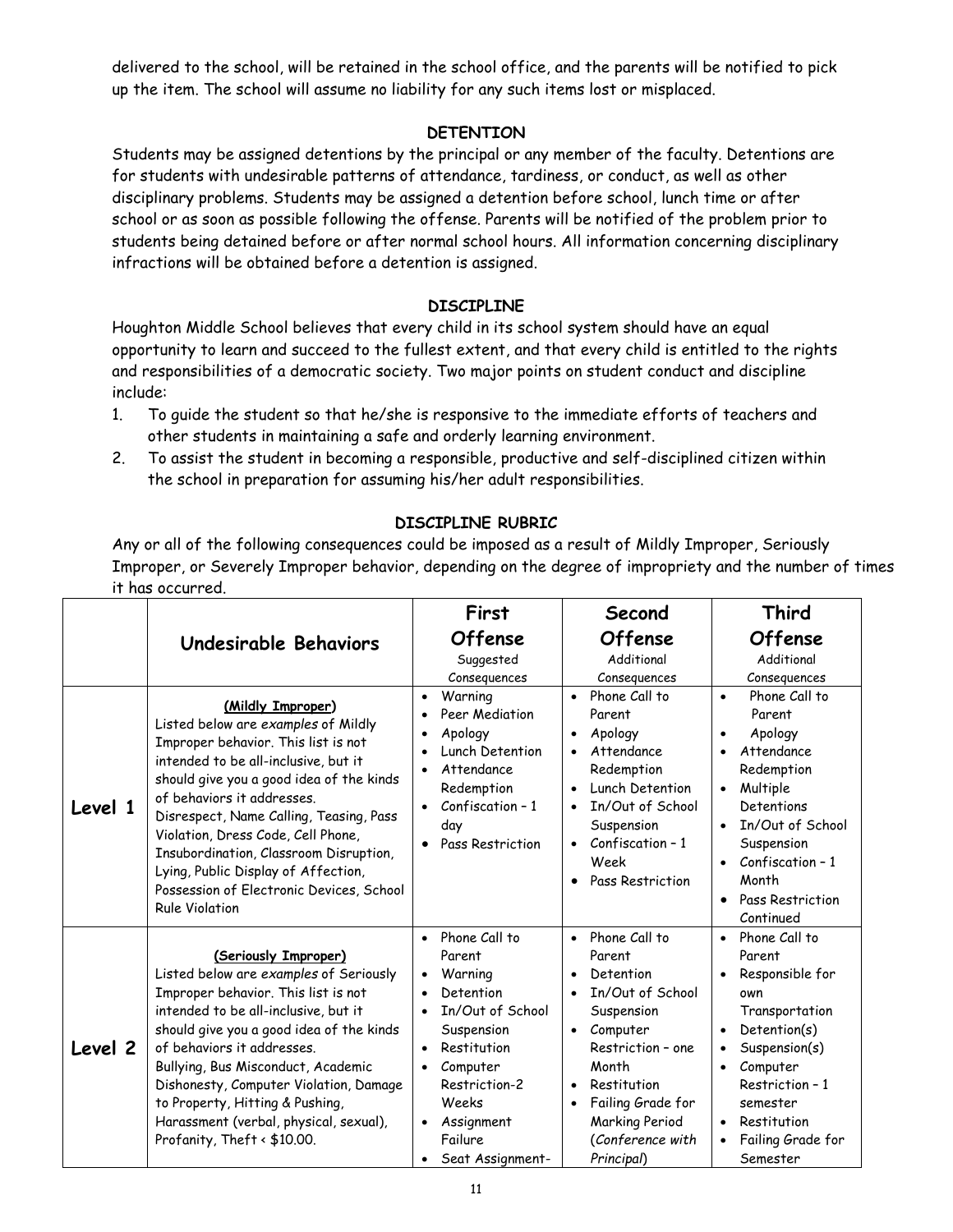|         |                                                                                                                                                                                                                                                                                                                                                                                                                                                                                                    |                        | 2 Weeks<br>Core Class with<br><b>Escort</b>                                                                                                                       |                        | Seat Assignment-<br>1 Month                                                                                                                                       |                                                               | (Conference with<br>Principal)                                                                                                                                    |
|---------|----------------------------------------------------------------------------------------------------------------------------------------------------------------------------------------------------------------------------------------------------------------------------------------------------------------------------------------------------------------------------------------------------------------------------------------------------------------------------------------------------|------------------------|-------------------------------------------------------------------------------------------------------------------------------------------------------------------|------------------------|-------------------------------------------------------------------------------------------------------------------------------------------------------------------|---------------------------------------------------------------|-------------------------------------------------------------------------------------------------------------------------------------------------------------------|
| Level 3 | (Severely Improper)<br>Listed below are examples of Severely<br>Improper behavior. This list is not<br>intended to be all-inclusive, but it<br>should give you a good idea of the kinds<br>of behaviors it addresses.<br>Vandalism, Theft >\$10.00,<br>Physical Assault, Tobacco & Alcohol<br>*Possession/Consumption (see also<br>tobacco section in handbook), Student<br>on Adult Assault, Possession or use of<br>Illicit Drugs, Bomb Threat, Sexual<br>Assault, Weapons Possession, Extortion | $\bullet$<br>$\bullet$ | Phone Call to<br>Parent<br>Restitution<br>Detention(s)<br>Police Referral<br>Suspension (1 -<br>180 days)<br>Expulsion - State<br>Mandate for<br>dangerous weapon | $\bullet$<br>$\bullet$ | Phone Call to<br>Parent<br>Restitution<br>Detention(s)<br>Police Referral<br>Suspension (1 -<br>180 days)<br>Expulsion - State<br>Mandate for<br>dangerous weapon | $\bullet$<br>$\bullet$<br>$\bullet$<br>$\bullet$<br>$\bullet$ | Phone Call to<br>Parent<br>Restitution<br>Detention(s)<br>Police Referral<br>Suspension (1 -<br>180 days)<br>Expulsion - State<br>Mandate for<br>dangerous weapon |

## **MICHIGAN LAW PA 328 (WEAPONS LAW)**

No weapons of any sort may be brought to Houghton Middle School. If you are found in possession of a dangerous weapon, or are convicted of arson or rape on our campus, Michigan Law PA 328 of 1994 requires that you be expelled from this and all Michigan schools for at least 180 days. This law is specific and the penalties are harsh!

## **MICHIGAN LAW PA 104 (STUDENT ON ADULT ASSAULT)**

Mandatory expulsion is required of students who physically assault an employee or volunteer of a school district. Expulsion of up to 180 days is also required of any student who commits a verbal assault against a person employed by the school board OR, makes a bomb threat or similar threat directed at a school building, other school property, or a school related event.

## **MICHIGAN LAW PA 102 (STUDENT ON STUDENT ASSAULT)**

The Board shall expel a student in grade six or above for up to 180 days if the student commits a physical assault against another student on school property, on a school bus or other school related vehicle, or at a school sponsored activity or event.

**DEFINITION OF PHYSICAL ASSAULT**: Intentionally causing or attempting to cause physical harm to another through force or violence.

**DEFINITION OF VERBAL ASSAULT**: Any willful verbal threat that is intended to place another in fear of immediate physical contact, which will be painful and injurious, coupled with the apparent ability to execute the act.

## **EXPLANATION OF CONSEQUENCES**

| <b>Consequence</b>          | Description                                                                                                           |
|-----------------------------|-----------------------------------------------------------------------------------------------------------------------|
| Verbal Behavior<br>Reminder | Teacher clearly explains appropriate behavior expectations and gives examples<br>of what to do differently next time. |
| Privilege Loss              | Student loses a privilege (examples: lunch detention, hallway escort, recess).                                        |
| <b>Parent Contact</b>       | Staff member may call, e-mail or send note home to alert parent of an<br>incident or inappropriate behavior.          |

*This is not listed as a continuum or sequential*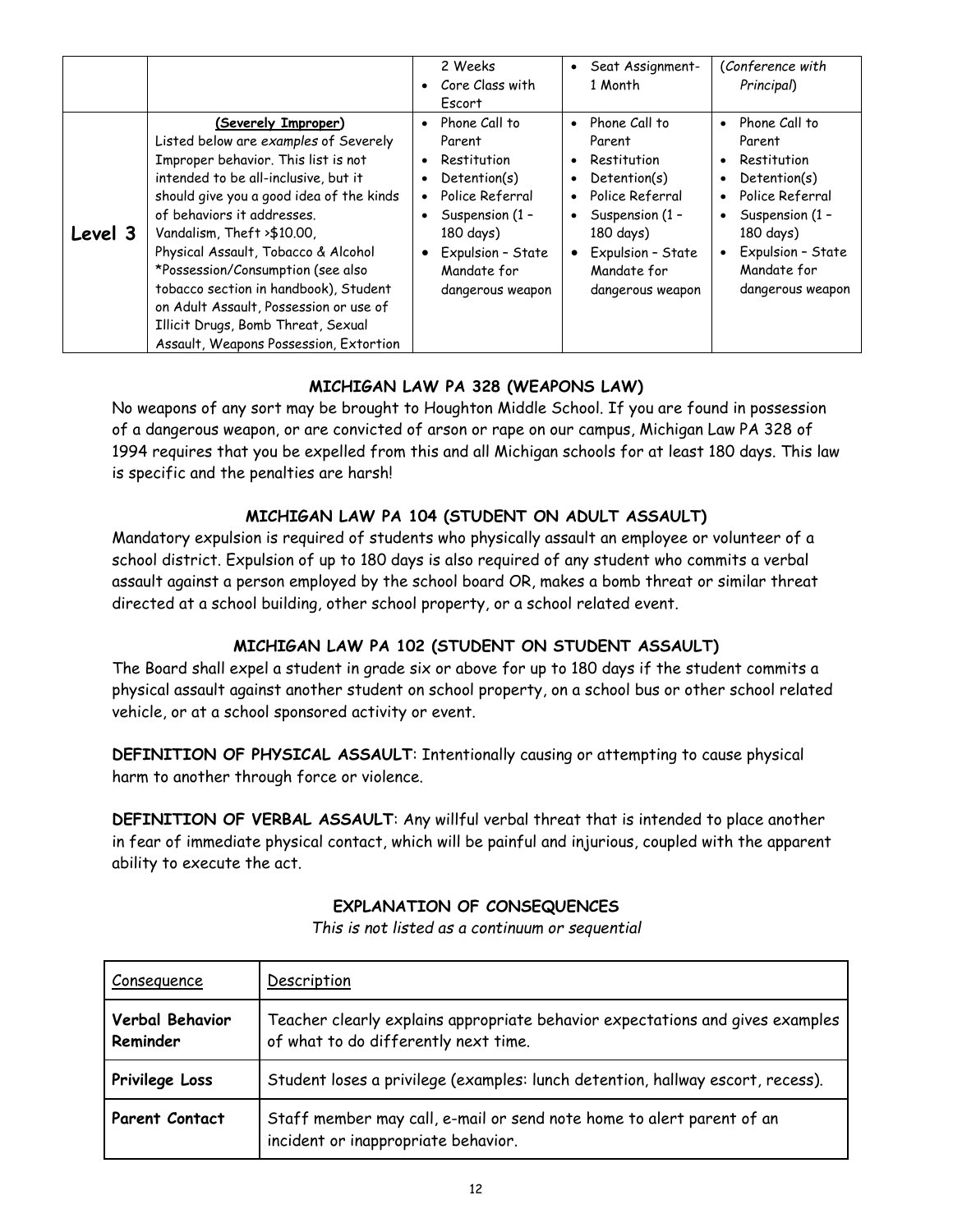| Reflection                            | Student fills out a behavior reflection and parents are asked to read and sign.                                                                                                     |
|---------------------------------------|-------------------------------------------------------------------------------------------------------------------------------------------------------------------------------------|
| Core Classes Only                     | Student attends only academic classes. "Classes only" also includes a silent<br>lunch.                                                                                              |
| Time in the<br><b>Office</b>          | Student is sent to the office for inappropriate behavior, upon inquiry student<br>may return to class, spend more time in the office or be given an additional<br>consequences.     |
| <b>Individual Plan</b>                | Student, parents, teacher(s), principal, and other staff members, as needed,<br>meet to create an individual behavior plan that outlines clear expectations and<br>if consequences. |
| Collaborative<br><b>Behavior Plan</b> | The plan created as above will be modified, with help from behavior support<br>professionals from the CCISD.                                                                        |
| Suspension                            | In-school or out-of-school suspension as determined by Principal or Student<br>Affairs Coordinator and in concurrence with district policy.                                         |
| Police Contact                        | If a poses danger to themselves or others or has broken the law, the principal<br>must notify the police.                                                                           |
| <b>Expulsion</b>                      | Permanent expulsion from HPTS and/or all State of Michigan Public Schools                                                                                                           |

## **DRESS FOR SUCCESS**

An education is about more that learning academic content. At Houghton Middle School, we pride ourselves on nurturing civic-minded, globally competent, compassionate, and creative problem solvers who can navigate real challenges in the real world.

Part of navigating the real world is understanding the importance of context. Choosing the right attire for different contexts is an important life skill. Houghton Middle School's Dress for Success Norms encourage students to keep their focus on learning, maintaining age-appropriate expectations, and provide an environment that allows students to feel comfortable and express individuality appropriately. We strive to enforce these rules respectfully and without judgement.

With these interests in mind, Houghton Middle School has derived its Dress for Success Norms.

#### **Dress for Success – What to Wear:**

All students must follow these Dress for Success Norms at school, and all school-sponsored events. This includes, but is not limited to, school activities, dances, field trips, and school sponsored after school programs.

- All students must be covered completely from mid-thigh to top of chest in non-see-through materials. Clothing must rest at or below your extended arm length.
- The front and back of a shirt (or top of any kind) must be connected over both shoulders.
- Clothing must cover all undergarments.
- Hats, hoods, and head covering (except those worn for religious purposes) are not allowed.
- Clothing must be free of obscene or inappropriate words and/or logos.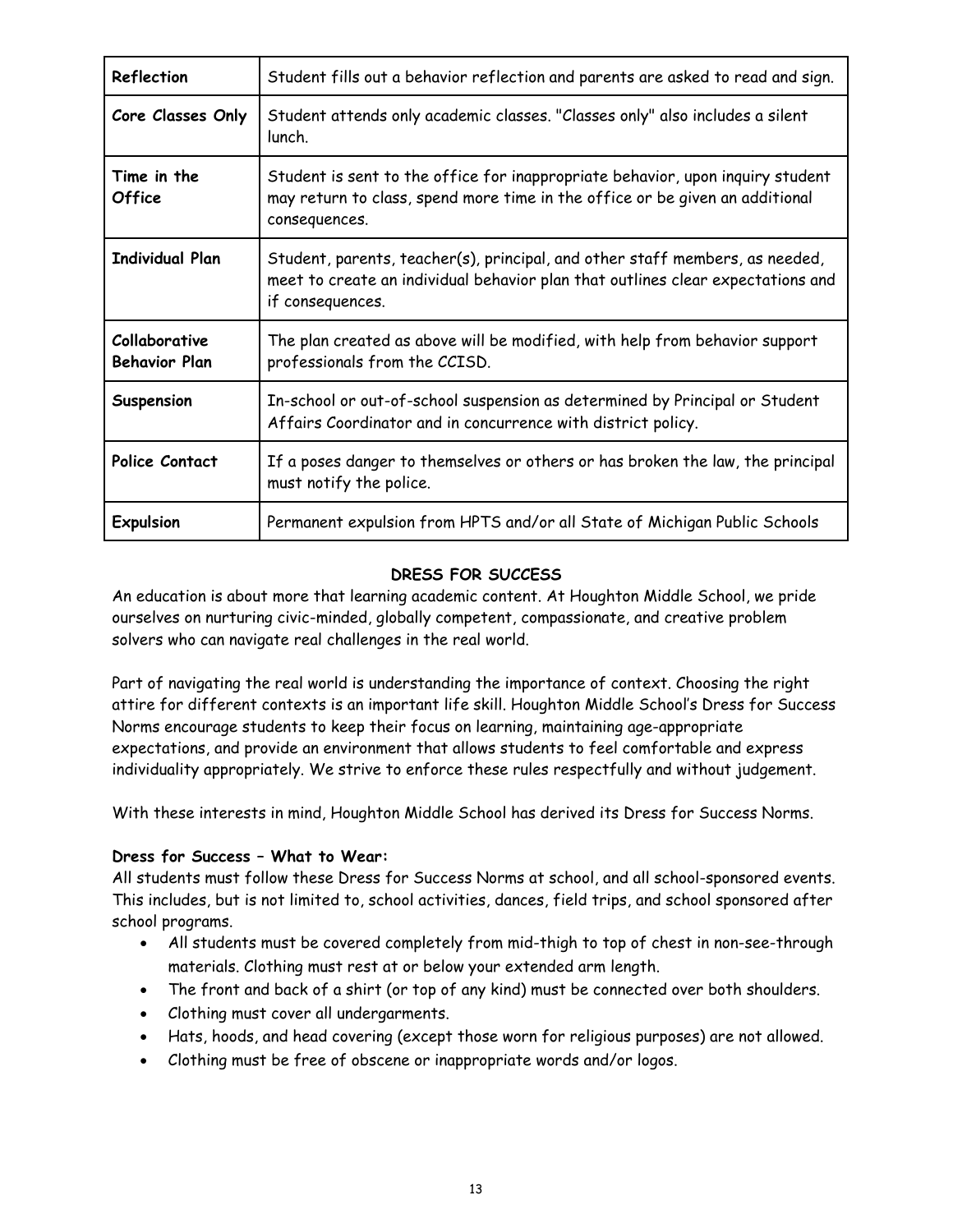#### **Outside the Norms:**

When a student's outfit does not meet the Dress for Success Norms, he or she will be asked politely to address the issue immediately. This can be done in whatever way the student feels works best for him/her. Options include:

- Adjusting the fit of the clothing (if possible to do so and still meet the guidelines).
- Putting on something else that is already at school.
- Calling home and requesting a change of clothes.

Houghton Middle School Staff will address non-compliance with the Dress for Success Norms in a respectful and professional manner; our intent is not to shame individual students for their wardrobe choices. We would expect that no student should need to be asked more than once, in one year, to adjust their attire to meet the norms. Having to ask more than once becomes an issue of disrespect rather than an issue about dress.

## **ELECTRONIC RESOURCES**

All students have access to computers and the Internet. Every time you login on a school computer, you must agree to abide by our Electronic Resources Policy. You are responsible for knowing the contents of the policy. A copy of our Student Computer, Network, and E-Mail Acceptable Use Agreement must be signed by the student and parent/guardian, returned to the middle school office prior to the student being granted computer access. Please refer to the handbook.

The following sites or accesses are not permitted: Internet based game sites, chat rooms, instant messaging, social media sites (Facebook, Instagram, SnapChat, etc), Telnet, on-line auctions, purchases, gambling, personal ad sites, or down loads. Personal website creation or modification is not permitted at this time. This list is not limited to the aforementioned items. Our concern is in regard to violent, pornographic and other age inappropriate material and actions. Unacceptable web sites include, but are not limited to: those of sexually explicit nature, promotion of drugs, alcohol, violence or gang activity.

## **EMERGENCY DRILLS**

Emergency drills will be practiced at regular intervals as required by law. Drills include safety precautions and procedures for fire, tornado, lock-down and evacuation. It is essential that when the first signal is given, students follow directions promptly. The teacher in each classroom will give the students instructions depending on the type of drill being practiced. Please remain out of the building until directed to return.

## **EMERGENCY SCHOOL CLOSINGS**

In case of bad weather and other local emergencies, please listen to any local radio or television station to be advised of school closings or early dismissals. Messages are sent via the parent listserv to announce a school closing, delayed start, or an early dismissal. School closings for any reason will be announced by 6:00 a.m. If bad weather or other emergency occurs during the day, please listen to local media stations for possible early dismissal information. If we dismiss early for an emergency, all after-school functions are automatically cancelled.

## **FIELD TRIP AND SCHOOL ASSEMBLY EXPECTATIONS**

When on a field trip or attending an assembly all students are expected to be polite, prompt, and attentive. Students are expected to abide by the same Code of Conduct as during a regular school day. Additional rules may be incorporated to ensure the safety of students and to enhance the field trip or assembly. Students participating in a field trip or assembly will not be considered absent from school, but they must make up missed work in a timely manner in agreement with the teacher.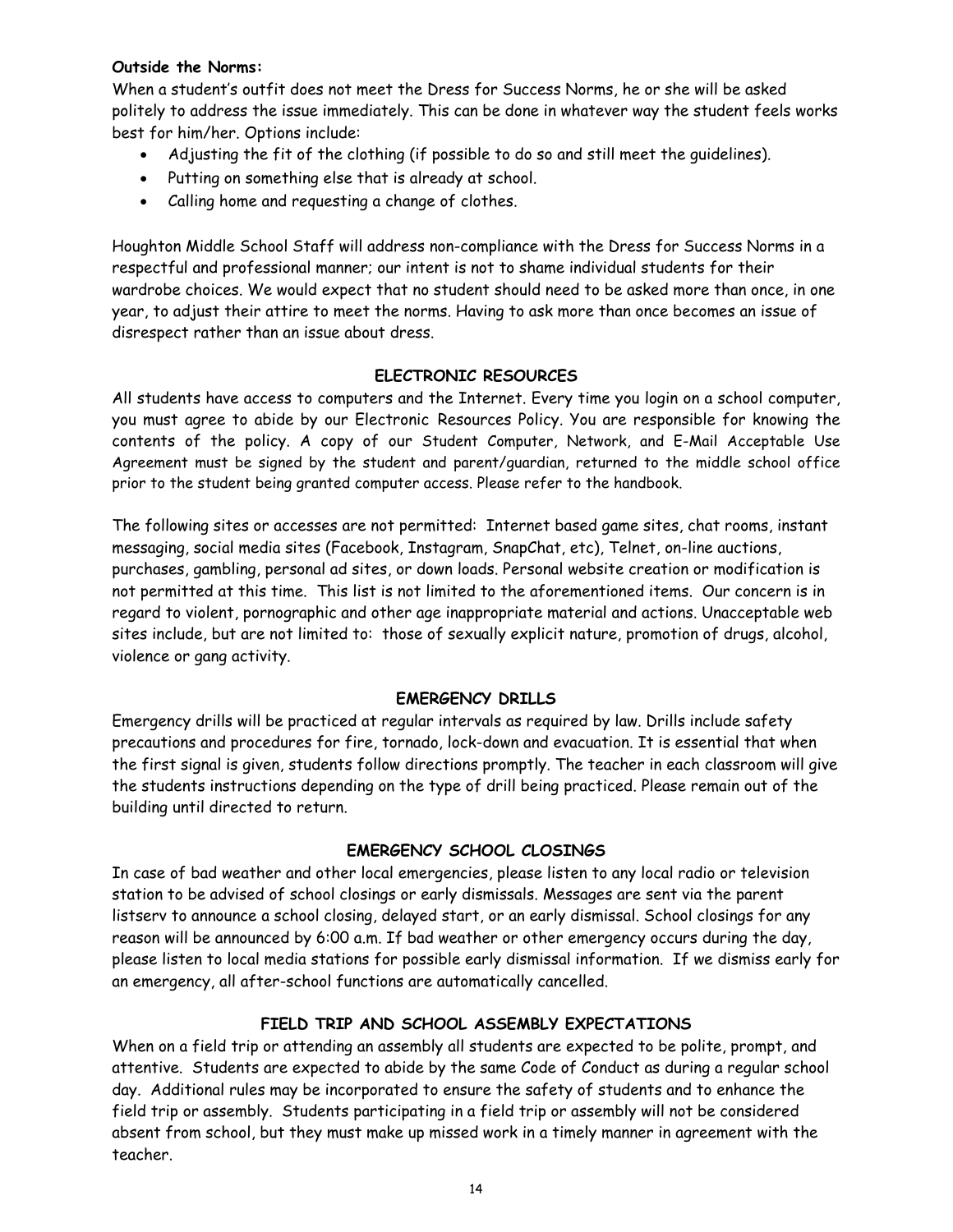Students may be excluded from field trips or assemblies if a suspension concurs with the date(s) of the trip/assembly or if the student's behavior, in the judgment of the teacher based on prior incidents and documentation would disrupt the orderly execution of the trip or assembly and lessen its educational value for other students. The principal must approve all decision to deny a student access to a field trip or assembly. Parents will be notified.

#### **FREE AND REDUCED LUNCH**

Students that qualify for free and reduced lunch are encouraged to do so. This benefit helps insure that all children eat breakfast and lunch. Studies have proven that eating breakfast and lunch increases mental, physical and emotional productivity. Forms are available on line at www.lunchapp.com and all district offices.

#### **GRADING SCALE**

Houghton Middle School uses the 4-point grading system to calculate academic grade points.

|  | A 40             | B- 2.67   |     | $D+ 1.333$ | I Incomplete     |
|--|------------------|-----------|-----|------------|------------------|
|  | A- 3.67          | $C+2.333$ |     | D 1.0      | O Outstanding    |
|  | $B+ 3.333 C 2.0$ |           |     | D- .067    | 5 Satisfactory   |
|  | B 3.0            | $C-1.67$  | E 0 |            | U Unsatisfactory |

## **GUM CHEWING**

Gum chewing is not permitted. Violation of this rule can result in a lunch detention or clean-up session.

## **HALL PASSES**

Students leaving a classroom when classes are in session must possess a pass from a teacher, counselor, or administrator. Students found in the halls without a pass will be subject to disciplinary action. Students must go directly to the destination indicated on the pass.

## **HEALTH ISSUES**

Parents are urged to notify the school of any significant change in health that occurs in a child.

Parents should keep children home when they show symptoms of illness. If symptoms occur while in school, parents (or emergency contacts) will be called to arrange for the child to be taken home. In the event of an accident at school, every effort will be made to reach and notify the parent of the injured child. If medical attention is required and parents or other family cannot be reached, 911 may be called.

All communicable diseases must be reported to the school including Covid-19, German measles, measles, mumps, chicken pox, scarlet fever, conjunctivitis (pink eye), mononucleosis, scabies and lice.

Students will not be permitted to attend school if they are acutely ill, have a fever, have a severe/persistent cough, are vomiting or have diarrhea

Children who have been out of school due to lice need be checked prior to returning to school. Children need to be "nit free" before they may attend classes. Parent and student(s) need to report to the office on the morning of their return.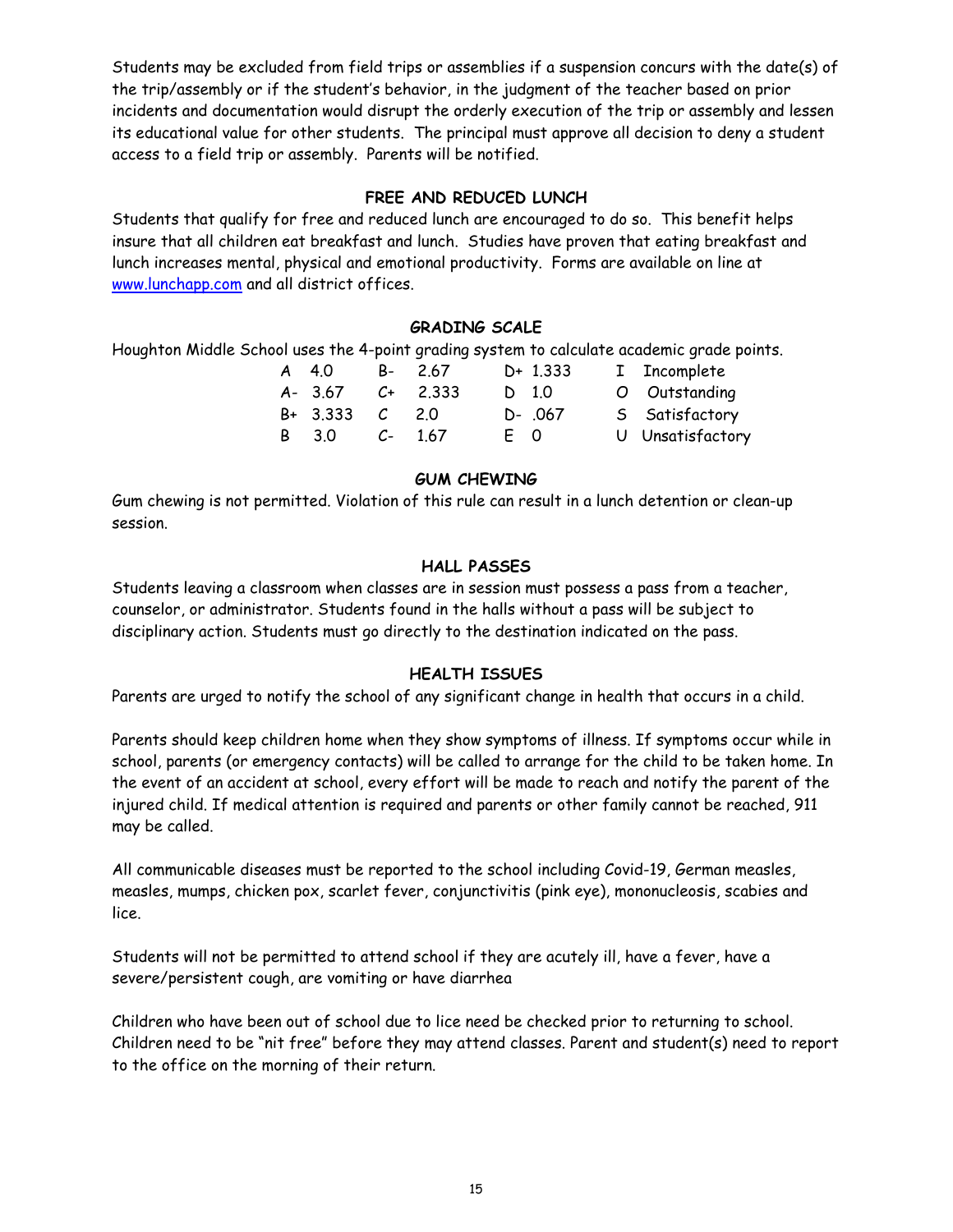#### **HOMEWORK REQUEST**

Daily homework assignments are posted on our website www.hpts.us for students in the sixth and seventh grades. Click on the Middle School link and select Homework. Worksheets may be picked up from the teacher upon the students' return.

Homework assignments are posted on our website daily by 3:00 p.m. Students will be given one (1) day for every day absent-excused to make up homework. It is the students' responsibility to initiate discussions with your teachers concerning work to be made up.

## **HOME-SCHOOLED STUDENTS**

Students in home school families operating under exemption (f) are not entitled to Special Services. Students in these home school families may enroll in only non-core courses such as band, physical education, music, or art, in their *resident* public school. Home-school students may not enroll in core classes such as English, Science, Math and Social Studies. In the event that a student is enrolled in more than one non-consecutive class at the school, he/she will not be permitted to remain in the building without parental supervision.

## **HONOR ROLL**

In order for a student to achieve honor roll designation the following criteria must be met:

- 1. Student must possess a B or better (3.0) average. E's and incomplete grades disqualify students.
- 2. All classes in grades 6-8 will be counted including Band, Chorus and Encore classes.
- 3. Satisfactory and unsatisfactory grades will not be counted.

Students receiving an Incomplete (I) may qualify for the honor roll upon completion of missing work, but may not be published as such because of timing. Honor roll will be posted as follows: All A's (nothing less than straight A's or 4.0 GPA) and B or Better Average (3.000 GPA or above). Honor roll is calculated each semester. Students who have achieved a grade point average of 3.333-4.000 may be eligible to receive academic medals. Honor roll ribbons may be awarded to students with average of 3.000-3.332.

## **IMMUNIZATIONS**

All newly enrolled students must be properly immunized at the time of registration and returning  $7<sup>th</sup>$  grade students must be fully immunized no later than the first day of school pursuant to Michigan Health Department regulations. A required vaccine may be waived or delayed in the following circumstances:

- Beginning January 1, 2015, Michigan parents and caregivers who wish to sign a non-medical waiver exempting their children from immunizations will be **required** to obtain a waiver from their local county health department.
- A Medical Contraindication form completed by the student's primary care physician.

Pursuant to the Michigan Public Health Code, students who fail to meet immunization requirements shall not be admitted to school.

## **INDIVIDUALS WITH DISABILITIES**

The American's with Disabilities Act (ADA) and Section 504 of the Rehabilitation Act provide that no individual will be discriminated against on the basis of a disability. This protection applies not just to the student, but to all individuals who have access to the District's programs and facilities.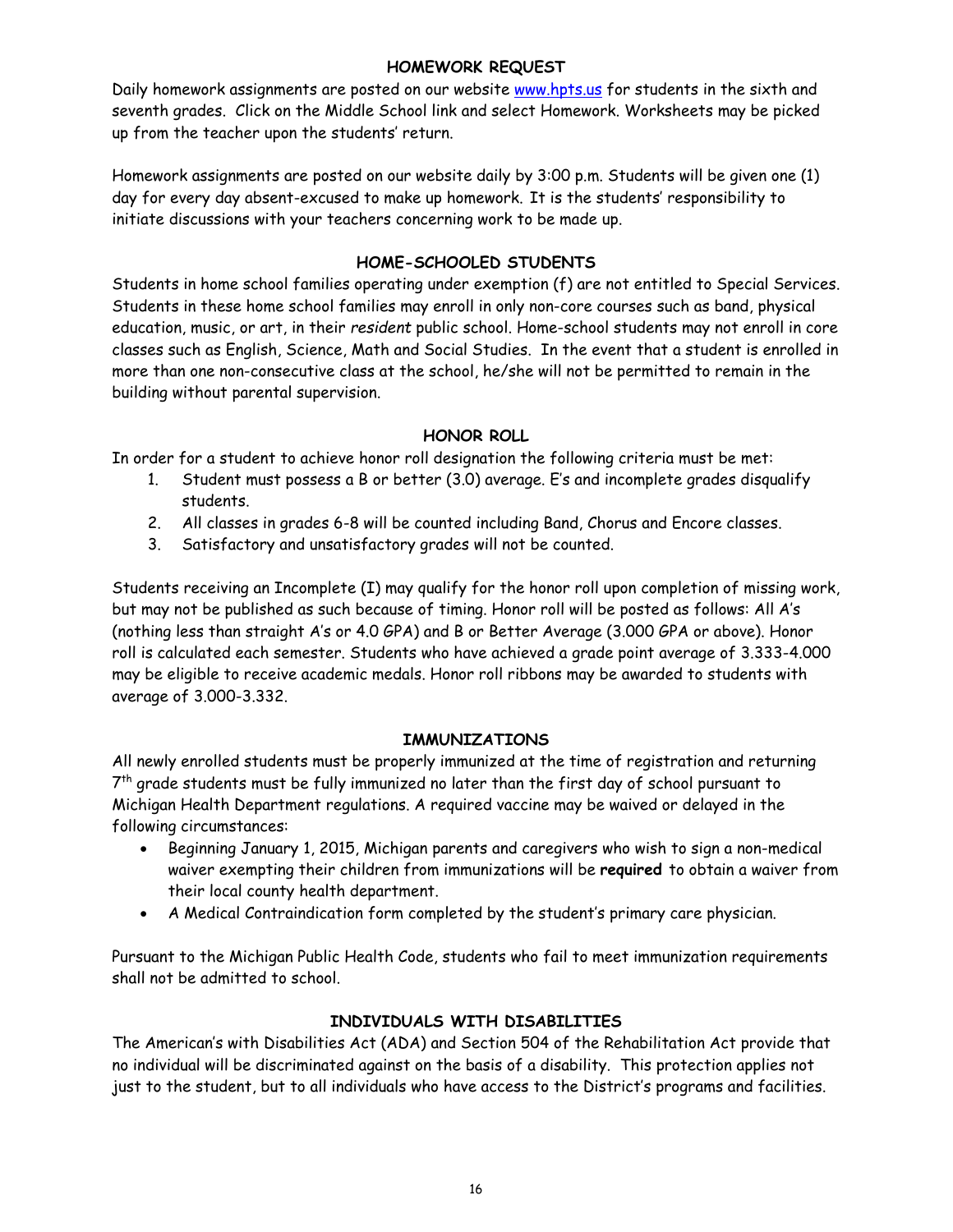A student can access special education services through the proper evaluation procedures. Parent involvement in this procedure is important and required by Federal (IDEA) and State law. Contact Julie Filpus, Principal, at (906) 482-0450 to inquire about evaluation procedures and programs.

## **INJURY AND ILLNESS**

All injuries must be reported to a teacher or the office. If minor, the student will be treated and may return to class. If medical attention is required, the office will follow the School's emergency procedures.

A student who becomes ill during the school day should request permission to go to the office. An appropriate adult in the office will determine whether or not the student should remain in school or go home. No student will be released from school without proper parental permission.

## **HOMEBOUND INSTRUCTION**

The District shall arrange for individual instruction to students of legal school age who are not able to attend classes because of a physical or emotional disability.

Parents should contact the school administration regarding procedures for such instruction. Applications must be approved by the Principal. The District will provide homebound instruction only for those confinements expected to last at least five (5) days.

Applications for individual instruction shall be made by a physician licensed to practice in this State, parent, student, or other caregiver. A physician must: certify the nature and existence of a medical condition; state the probable duration of the confinement; request such instruction; present evidence of the student's ability to participate in an educational program.

## **INTERSCHOLASTIC ATHLETICS**

The Houghton-Portage Township School system encourages participation in interscholastic athletics by both boys and girls. The sports offered to middle school students are: football, basketball, volleyball, cross-country and track. (See academic eligibility.)

## **LOCKERS**

Each student has been assigned a locker. Students may not exchange lockers. Students are responsible for the condition of the locker to which they have been assigned. Lockers will be inspected on a regular basis and appropriate fines assessed if they have been damaged or rigged. Please use magnetic holders to keep locker decorations in place. The outsides of the lockers are not to be decorated or written upon. Any type of adhesives, including tape or stickers are not permitted on the inside or outside of the lockers.

**School authorities, for any reason, may conduct periodic general inspections of lockers and desks at any time without notice, without student consent and without a search warrant.** 

## **LUNCH PERIOD GUIDELINES**

- 1. Lunches will be eaten in the multi-purpose room or other designated area. Club advisors may choose to have their members eat in their classrooms during lunchtime meetings. Any spills and consequent stains are the responsibility of the organization that is meeting at that time.
- 2. Students are to remain in the lunchroom, commons area or gymnasium until dismissed.. The library may be open for student use during the lunch periods.
- 3. Restaurants may not make deliveries to the school.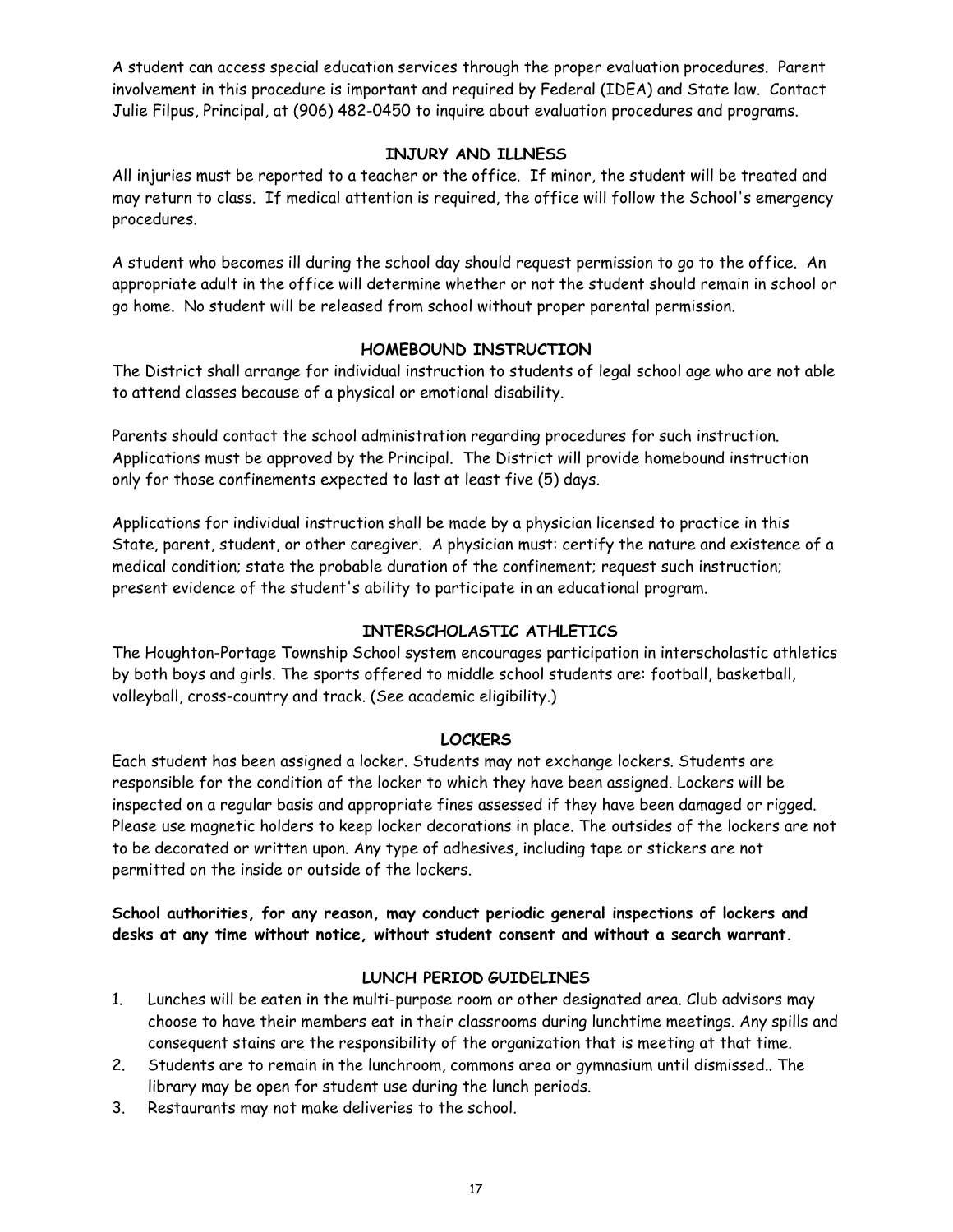#### **MEDICAL AUTHORIZATION**

A parental signature will permit school district personnel to administer first aid and/or medication. The form also provides authorization for action in cases of medical emergency. First Aid may consist of, but not be limited to, applying first aid cream, Band-Aids, bandages or slings, and cold compresses. Should a serious medical event occur 911 and parents will be notified.

Prescription medicines must be provided by the parent or guardian in its original container; labeled with date; prescription; student name; and exact dosage to be administered. Medications must be brought to school by a parent/guardian. **NO secondary containers or handwritten labels will be accepted.** A medical authorization form signed by the parent/guardian must be on file. Physician's authorization or written prescription should accompany the written request of the parent/guardian.

## **ONLINE CLASSES**

The ability to take online courses will comply with the current Michigan laws. Students interested in this option must see a school counselor in the previous semester and complete an application prior to taking any course.

#### **POSTINGS AND PUBLICATIONS**

All external publicity, newsletters and mailings must be approved by the office before publication posting or distribution.

## **POWER OF THE BOARD**

The Houghton-Portage Township School Board of Trustees has the authority to control extracurricular activities, and to take action with regard to student conduct regardless of whether or not the court system imposes a penalty. The school district is not required to wait for the court to take action before imposing its own penalties for violations of this or any other code of conduct.

The Houghton-Portage Township School District reserves the right to suspend or terminate the participation in extracurricular activities of any student pursuant to review by the school district and/or Board of Trustees. The Houghton-Portage Township School District Board of Trustees, its administrators and staff review behavior and performance of participants engaging in the school extracurricular program and require compliance with standards as a condition of continued participation in the program.

The Houghton-Portage Township School Board recognizes the value of extracurricular activities and desires to provide equitable access to a wide variety of activities to promote the full development of all students. This code of conduct is intended to help promote the care, welfare, and safety of students involved in extracurricular activities.

#### **PROMOTION AND RETENTION**

Grade level placements shall be the responsibility of the building principal. The middle school teachers shall meet with the Principal to determine whether or not a student should be retained. Such things as academic record, attitude, motivations, attendance, ability, interest, cooperation and achievement are taken into considerations when making the decision. Parents of students who are in jeopardy of failing will be notified at the beginning of the fourth quarter. Parents of students who are to be retained will be notified at the end of the fourth marking period by mail through the Office of the Principal. Parents will be informed in this letter of their opportunity to consult with the teachers and/or Principal regarding this matter. Teachers have an obligation to communicate with parents concerning the lack of progress of any child who is in danger of academic retention.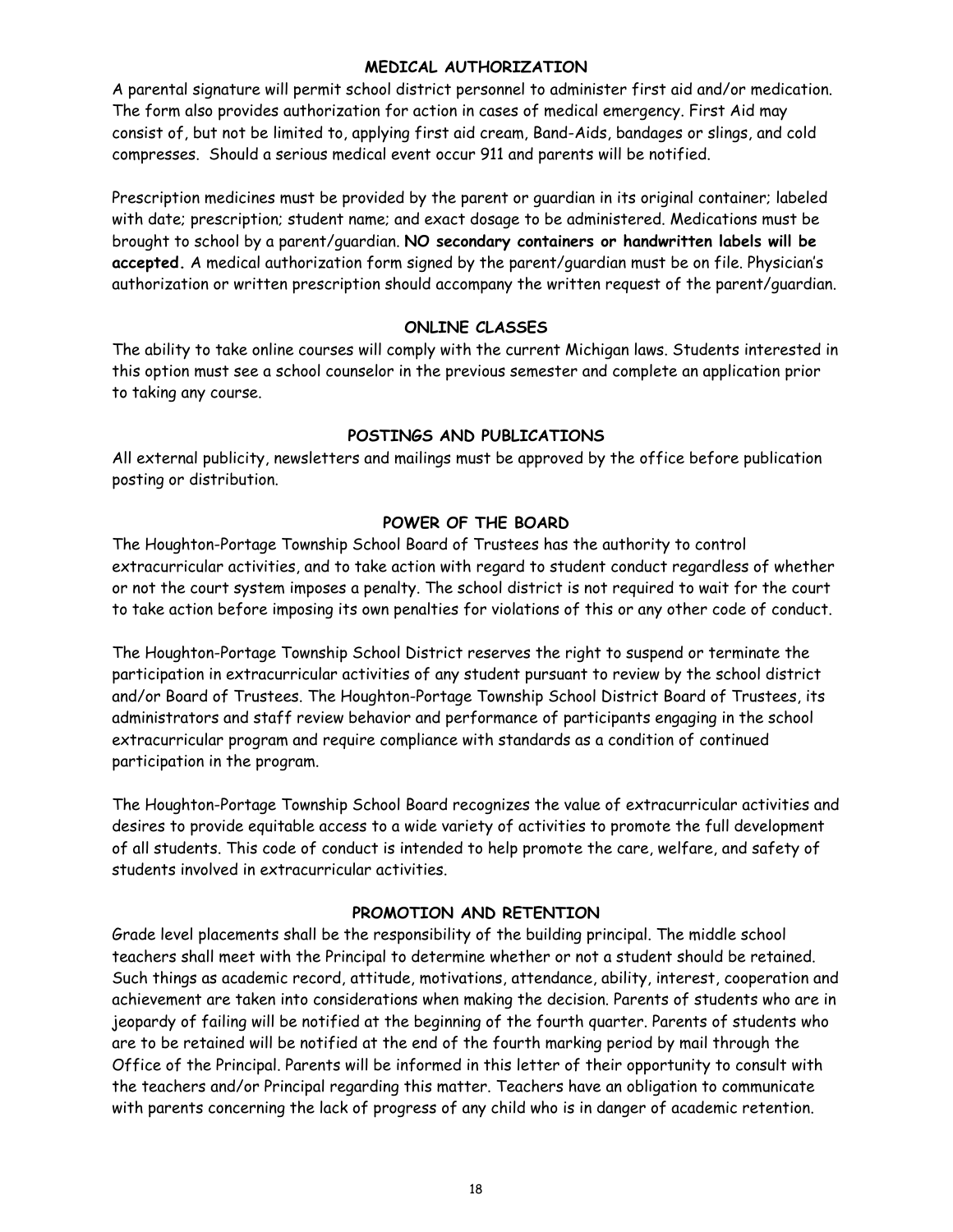#### **REPORT CARDS**

Grades, progress reports and student information may be accessed through PowerSchool. If you do not have computer access, please contact the middle school office. Teachers will post grades on PowerSchool at a minimum of twice per quarter (mid-quarter and at the end of the quarter.)

## **REPRODUCTIVE HEALTH EDUCATION**

According to Michigan law, school districts are required to teach about dangerous communicable diseases, including, but not limited to, HIV/AIDS, at least once a year at every building level. The Board may engage qualified instructors and provide facilities and equipment for instruction in sex education, including family planning, human sexuality, and the emotional, physical, hygienic, economic, and social aspects of family life.

Instruction may also include the subjects of reproductive health and the recognition, prevention, and treatment of sexually transmitted disease. The instruction shall include the teaching of abstinence from sex as a responsible method of preventing unwanted pregnancy and sexually transmitted disease and as a positive lifestyle for unmarried young people.

A student shall not be enrolled in a class in which the subjects of family planning or reproductive health are discussed unless the student's parents/guardian is notified in advance of the course. Parents and guardians are given an opportunity to review the materials to be used in the course, and are notified in advance of his/her right to have the student excused from class. The state board shall determine the form and content of the notice required. Upon the written request of a student or the student's parent/guardian, a student shall be excused, without penalty or loss of academic credit, from attending the class.

#### **REQUEST FOR EXTRA BOOKS**

An extra set of classroom books will only be provided for students under a 504 Plan or an IEP. There will be a rental fee of \$25.00 per book. Books will be checked out of and returned to the middle school office. Refund of the rental fee will be issued at the time of book return and book condition has been assessed.

#### **SCHEDULE CHANGES**

Students are asked to plan carefully for the next academic year so that the best possible schedule of classes can be devised. Schedule changes will only be permitted the first week of the 1st semester and the week prior to the start of the 2nd semester. The parent and counselor or principal must approve all changes.

#### **SEARCH AND SEIZURE**

Students should not expect privacy regarding items brought to school. School authorities, for any reason, may conduct periodic general inspections of lockers and desks at any time without notice, without student consent and without a search warrant.

A student's failure to permit search and seizures as provided in this policy will be considered grounds for disciplinary action. A student's person and/or personal effects (e.g., purse, book bag, pockets, and athletic bag) may be searched whenever a school official has reasonable suspicion to believe that the student is in possession of illegal or unauthorized materials. If a search yields illegal or contraband materials, such finding shall be turned over to legal authorities.

#### **SECURITY CAMERAS**

Security cameras have been installed to protect students, staff, visitors and school property. If a discipline problem is captured on the system, the recording may be used as a basis for imposing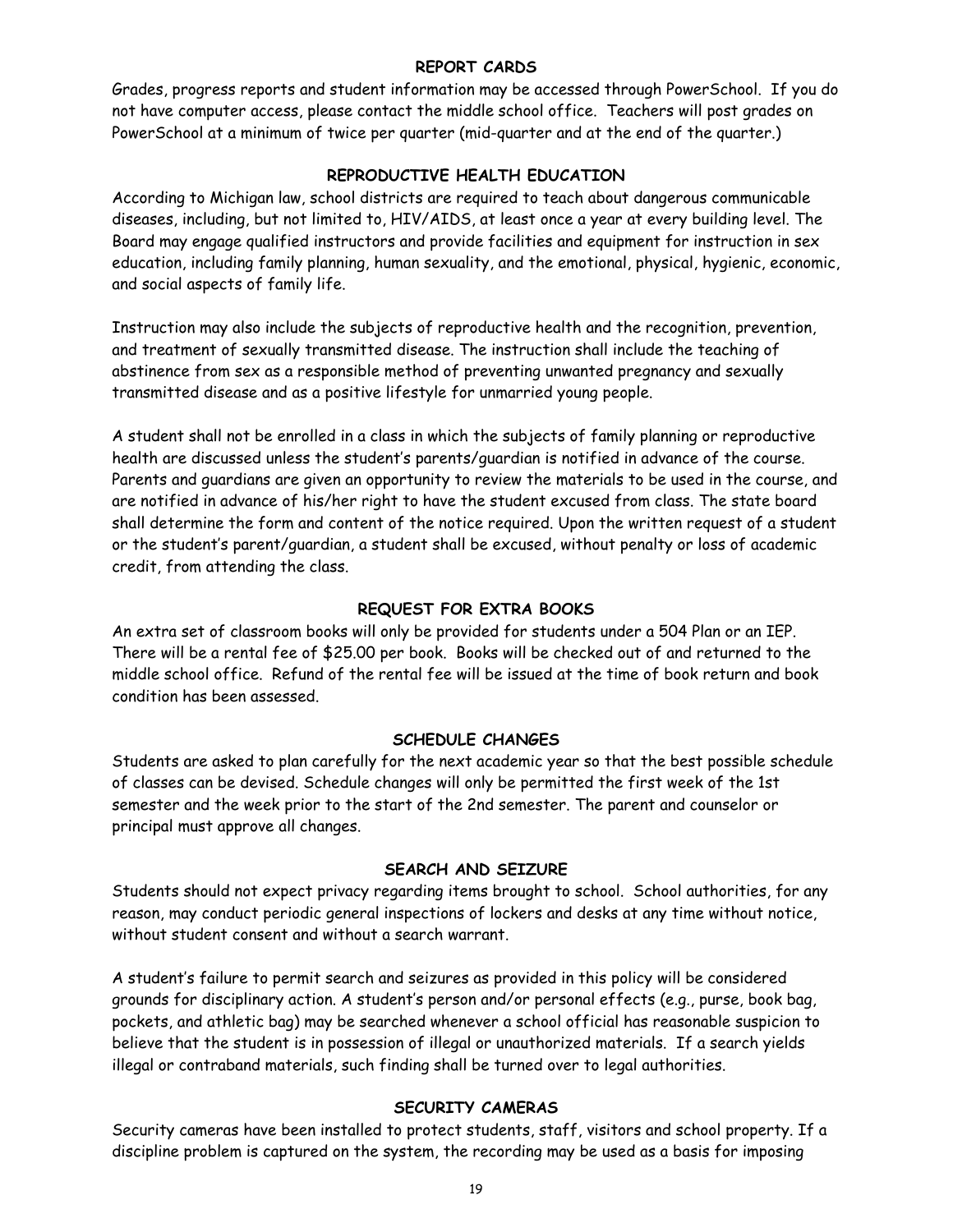student discipline. If criminal conduct is recorded, a copy of the video may be provided to law enforcement personnel.

## **SNOWMOBILES**

Snowmobiles may not be driven to school or on school property**.**

#### **SPORTSMANSHIP**

Anytime students attend or participate in a school event they represent themselves, their family, their school, and their community. At athletic or extra-curricular events, be enthusiastic without being negative, whether on our premises or visiting another school. Students are required to remain at home sports events and will not be readmitted after leaving unless authorized arrangements have been made in advance with a school administrator. At school assemblies, be respectful and appropriate in your behavior. Obnoxious, offensive behavior has no place at a school event and may result in disciplinary action.

## **STUDENT RECORDS AND THE PRIVACY ACT (FERPA)**

School student records are confidential and information from them will not be released other than as provided by law. The "Family Education Rights and Privacy Act" ("FERPA" gives parents and eligible students (age 18 and older) the following rights with respect to their student records.

- 1. RIGHT TO INSPECT: You have the right to inspect and review substantially all of your education records maintained by or at the school district. This right extends to the parent of a student under 18 years of age and to any student age 18 or older.
- 2. RIGHT TO REQUEST AMENDMENT: You have the right to seek to have corrected any parts of an education record which you believe to be inaccurate, misleading, or otherwise in violation of your rights. This right includes the right to a hearing to present evidence that the record should be changed if a designated school official decides not to alter the education records according to your request. If no change is made to the education record after the hearing, you have a right to place a written rebuttal in the record.
- 3. RIGHT TO PREVENT DISCLOSURES: You have the right to prevent disclosure of education records to third parties with certain limited exceptions. It is the intent of the Board of Education to limit the disclosure of information contained in your education records to those instances when prior written consent has been given to the disclosure, as an item of directory information of which you have not refused to permit disclosure, or under the provision of FERPA which allow disclosure without prior written consent.
- 4. RIGHT TO COMPLAIN: You have the right to file a complaint with the U.S. Department of Education concerning the alleged failure of the school district to comply with FERPA. Your complaint should be directed to: Family Policy and Compliance Office; U.S. Department of Education; 600 Independence Ave, SW; Washington, DC 20202-4605
- 5. RIGHT TO OBTAIN POLICY: You have the right to obtain a copy of the policy adopted by the Board of Education in compliance with FERPA. A copy may be obtained from the superintendent's office.
- 6. RIGHT TO OBJECT TO RELEASE OF DIRECTORY INFORMATION: Generally, school officials must have written permission from the parent of a student or an eligible student before releasing any information from a student's record. However, FERPA allows school districts to disclose, without consent, "directory" type information. The Board of Education has designated the following personally identifiable information contained in a student's education record as "directory information": Name, address, telephone number, date and place of birth, participation in school activities, honors and awards, height and weight of athletes, information generally found in the yearbook.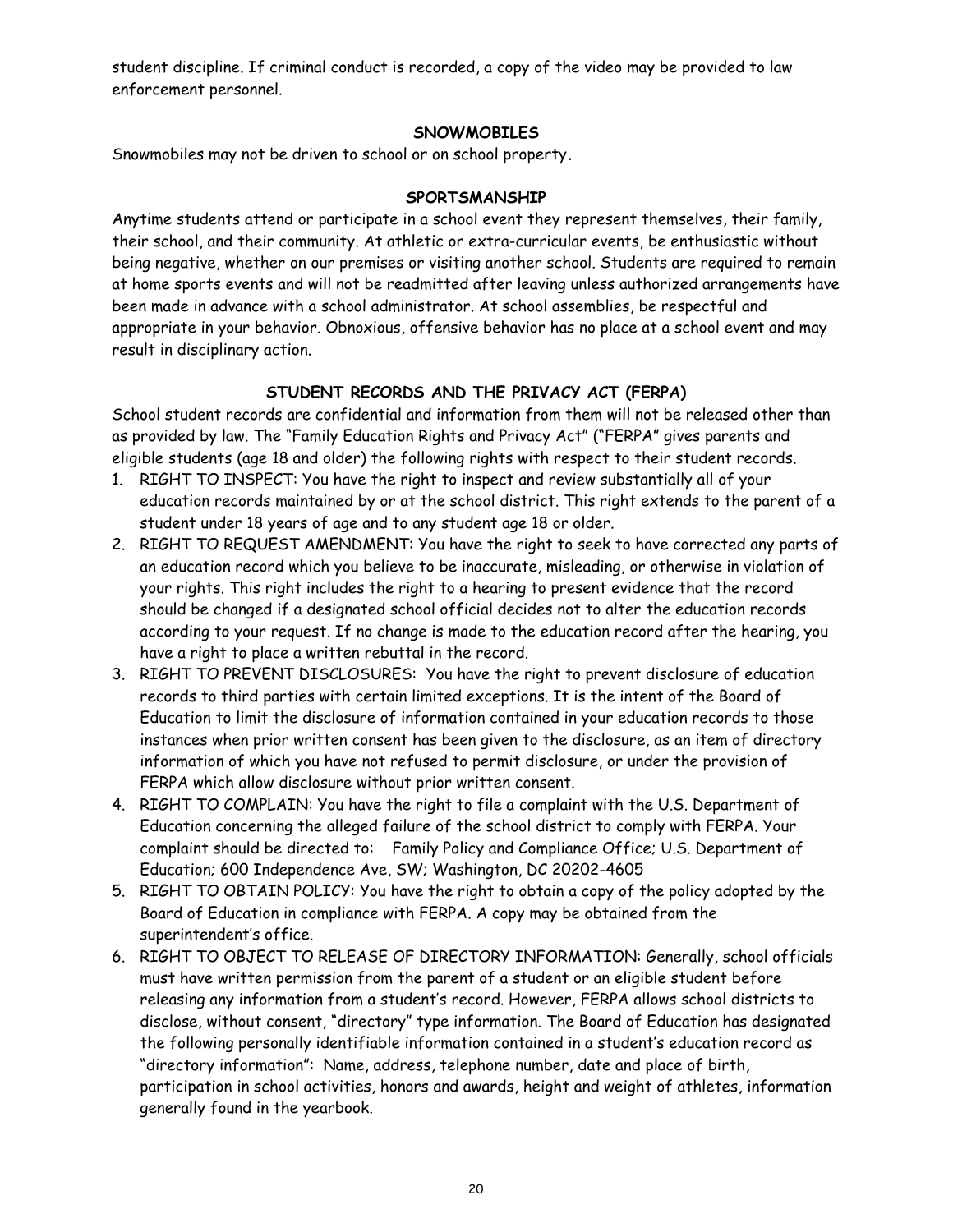Unless you advise the school district that you do not want any or all of this information released, school officials may release personally identifiable information which it has designated as directory information. Upon such objection, this information will not be released without prior consent of the parent or eligible student.

#### **STUDENT RIGHTS AND RESPONSIBILITIES**

The rules and procedures of the school are designed to allow each student to obtain a safe, orderly, and appropriate education. Students can expect their rights to freedom of expression and association and to fair treatment as long as they respect those rights for their fellow students and the staff. Students will be expected to follow teachers' directions and to obey all school rules. Disciplinary procedures are designed to ensure due process (a fair hearing) before a student is removed because of his/her behavior.

Parents have the right to know how their child is succeeding in school and will be provided information on a regular basis and as needed, when concerns arise. Many times it will be the student's responsibility to deliver that information. If necessary, the mail or hand delivery may be used to ensure contact. Parents are encouraged to build a two-way link with their child's teachers and support staff by informing the staff of suggestions or concerns that may help their child better accomplish his/her educational goals.

Students must arrive at school on time, prepared to learn and participate in the educational program. If, for some reason, this is not possible, the student should seek help from the Principal or Counselor.

#### **STUDENT VALUABLES**

Students are encouraged not to bring items of value to school. Items such as jewelry, expensive clothing, electronic equipment, and the like, are tempting targets for theft and extortion. The School cannot be responsible for their safe-keeping and will not be liable for loss or damage to personal valuables**.** 

#### **STUDY HALL RULES**

The study hall is to be used for study purposes only. No other activities are acceptable. Sleeping is not permitted. All personal electronic devices are prohibited! **Electronic devices used in conjunction with course work projects must be approved by the teacher and principal.** Teachers will have a seating chart for the study hall and take attendance each day. In the absence of the regular teacher the substitute will not write or accept passes for any students. Exceptions are considered for daily library passes from the study hall. Study hall teachers will not write out passes for you to go see another teacher. Only if you come to study hall with a pass from another teacher will you be allowed to leave.

Students going to the library will leave as a group, go directly to the library, and remain there for the duration of the hour. The study hall is considered to be a class and the same rules of discipline are followed as in the classroom.

#### **SUBSTANCE ABUSE POLICY**

The Middle/High School building and school grounds have been designated a drug-free area. Controlled substances may not be consumed, bought, sold, exchanged, or brought onto school property. The use of these mood-altering substances is dangerous to physical, mental, and emotional well-being. Students in violation of the school policies dealing with alcohol and drug use or paraphernalia face suspension from school and loss of extracurricular activity privileges.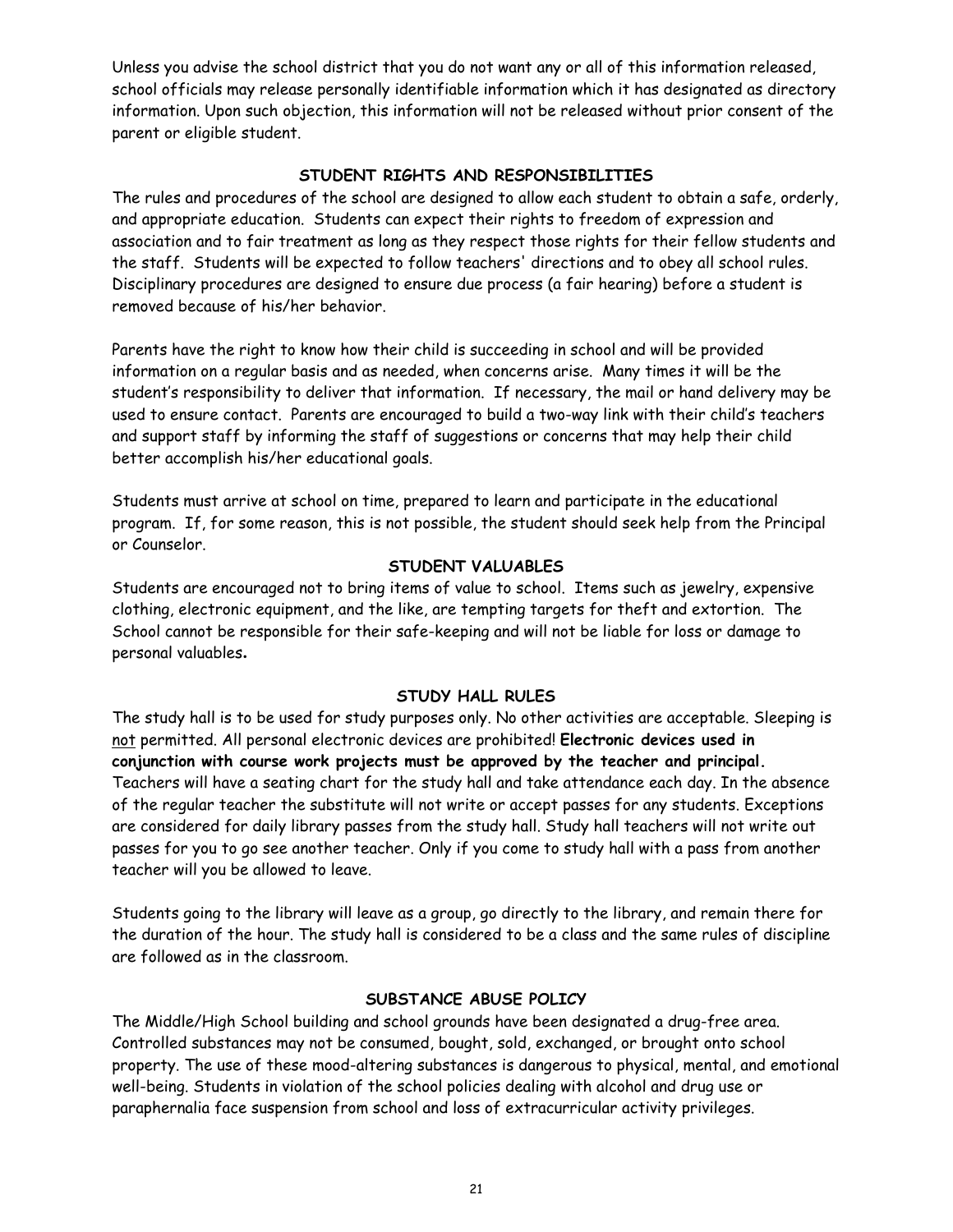## **Enforcement Procedure**

Penalty for the possession or use of any substance including alcohol, drugs, tobacco, electronic/vapor/other substitute forms of cigarettes, or medication for illicit purposes: **First Offense** - Parent contact and a minimum suspension of (3) days.

**Second Offense** - Parent contact and a minimum suspension of five (5) days. Issue a letter of suspension for (5) days, and counseling referral to parents. A mandatory parent conference must take place in order for student to return to school.

**Third Offense** - Parent contact and minimum suspension of (10) days. Issue a letter of suspension for (10) days, and counseling referral to parents. A mandatory parent conference must take place in order for student to return to school. The superintendent will also be notified. If a special education student is involved, contact will be made with the appropriate teacher/consultant.

**Penalty for the sale or distribution of any substance including alcohol, drugs, or medication for illicit purposes:** immediate petition for expulsion to the Board of Education.

#### **Procedure:**

Students that sell illegal substances will have formal charges brought against them. Their parents will be notified and the student will be suspended or expulsed. A conference with the student, parents, and principal will review charges, evidence, rationale, and other pertinent data. The conference will clarify the duration of the expulsion and/or alternatives. If a special education student is involved, contact Special Education Director and schedule individual educational planning conference. The superintendent will present a letter extending suspension, if necessary, and schedule of expulsion hearing.

The superintendent will schedule expulsion hearing and inform the parents.

The principal will prepare and forward to the superintendent appropriate written expulsion materials including report of incident(s), review of student's discipline, academic performance, attendance, and intervention steps that have been taken by the district.

If an expulsion occurs, the principal will notify the staff to facilitate an orderly withdrawal. The principal will place appropriate communication in the student's permanent file. The superintendent will notify the student and parents of the expulsion.

## **SUSPENSION, IN-SCHOOL RESTRICTION AND EXPULSION**

Every effort will be made by the staff to solve disciplinary problems within the school setting and without excluding a student from school. Please note that suspension days are counted for only insession school days. If a snow day occurs during a suspension, the next school day in-session counts as the suspension day.

If disciplinary action cannot be done within the school setting, exclusion may be necessary; such exclusions may fall in the following categories:

1. **In-school Restriction** - defined as exclusion from classes but reporting to school to be under the supervision of the principal or office staff. **Purpose:** The main purpose of the in-school restriction room is to improve undesirable behavior. It also serves to separate students who have acted inappropriately from the general student population, yet keep them in school, doing their homework. **Structure:** In-School Restriction runs the entire length of a regular school day. This is a positive alternative to out-of-school suspension. However, if behavior or attitude proves to be inappropriate, this privilege may be immediately eliminated for a particular student and may no longer be an option in the future. Students are to report to the Principal's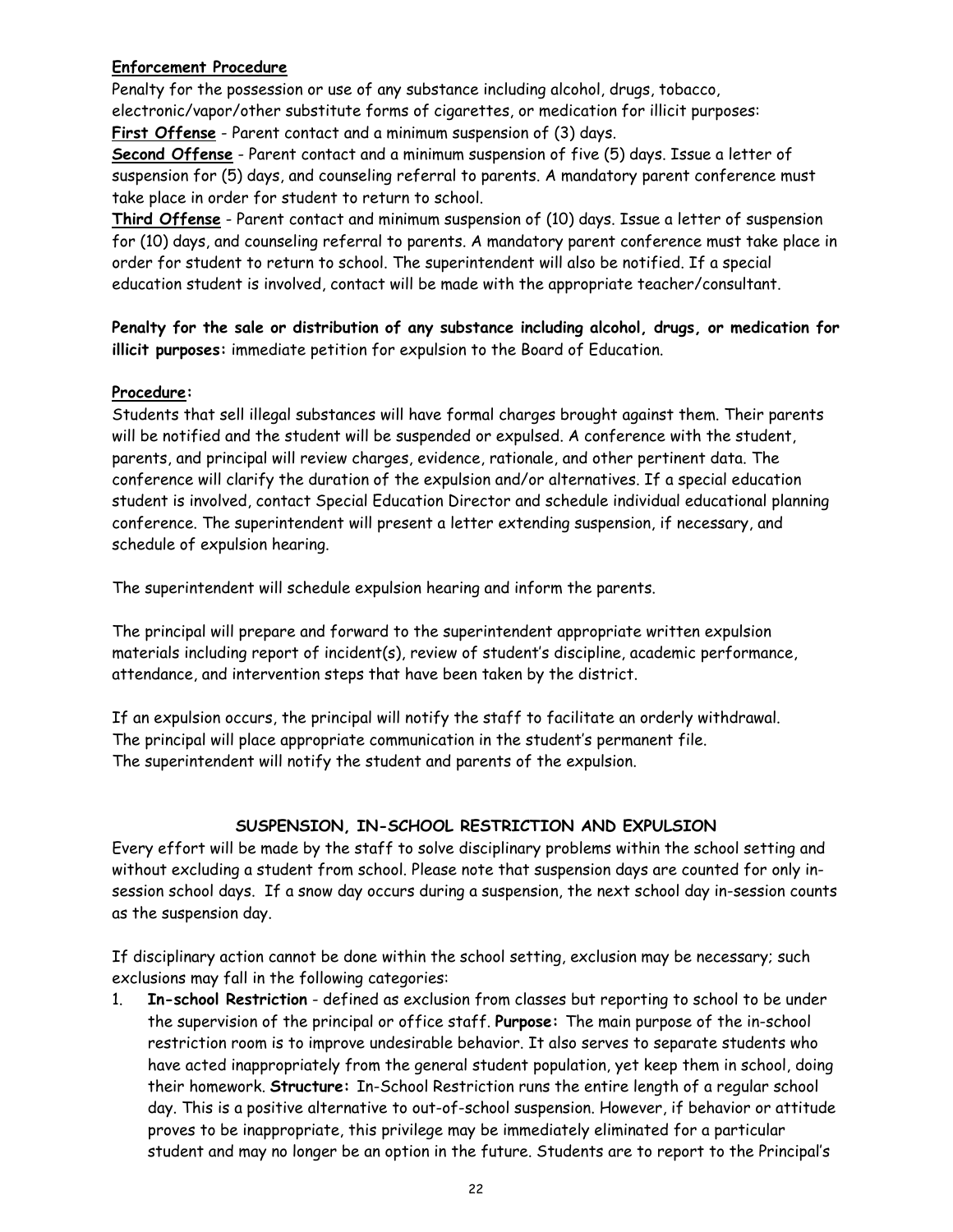office before the first hour bell rings. They are to have all of their books and materials from all of their classes with them when they arrive. If a student refuses to work, appropriate disciplinary action will be taken (see below). In-school restriction helps a student who is being disciplined to remain caught up on his/her schoolwork. **Expectations:** 1. All school guidelines are in effect during the restriction. 2. Students may not sign out of school during their restriction for any reason. 3. If a student is removed from in-school for behavior problems, he/she will be sent home for the remainder of the day as soon as the parent can be reached. 4. The in-school restriction supervisor may post any other rules in accordance with the school policy. These rules will be enforced as in any classroom. 5. Parents will be notified by phone and/or in writing when a student is to be restricted or suspended from school. Added: 11/10/11

- 2. **Short-term Out-of-School Suspension** defined as exclusion of a student from school for up to ten days.
- 3. **Long-term Out-of-School Suspension** defined as exclusion of a student from school for a specific period of time, more than ten days, specific conditions may have to be met before the student may return.
- 4. **Expulsion** defined as a minimum of 180 days of school or the permanent exclusion of a student from school.

Parents shall be informed and involved when a student exhibits a history of unacceptable conduct. The principal shall be responsible for documenting evidence to support any action of suspension or expulsion as well as efforts to solve the problem. Such documentation shall be in writing. This information will be kept in the student attendance file.

The authority of the Board of Education to authorize suspension or expulsion and to make reasonable rules and regulations regarding discipline is granted in Sections 340.613 and 340.614 of the School Code. Section 340.613 authorizes suspension for the following reasons: gross misdemeanor, persistent disobedience, or habits or bodily conditions detrimental to the school.

Below is a list of prohibited behaviors that may result in suspension or expulsion from Houghton Middle School. This list is not limited to only these actions, but may be added to as the need arises:

- 1. **Alcohol, Tobacco and Drugs** Students under the influence of alcohol may not attend or participate in school activities. He/she may not consume any form of alcohol at any school activity or be in possession of alcohol, whether said activity is held on or off public school property. No student may use tobacco.
- 2. **Paraphernalia –** Drug paraphernalia, instruments and any other items normally or actually used for packaging, conveyance, dispensation or use of mood-altering substances will not be permitted on any school property or vehicle and will be subject to confiscation. Possession of drug paraphernalia will be treated the same as possession of a mood-altering substance.
- 3. **Obscenity** The act of using obscene language or gestures on any school property is strictly prohibited.
- 4. **Stealing** The act of dishonestly acquiring the property of another or others.
- 5. **Forgery** The act of fraudulently using in writing the name of another person, or falsifying times, dates, grades, addresses, or other data on school forms.
- 6. **Cheating**  "Academic Dishonesty" is the actual or attempted practice of fraudulent or deceptive acts intended to gain an unearned academic advantage. This includes possession of written or electronic resources, copying work, having someone complete your work; theft of exams, tests, or quizzes; receiving or giving answers to students prior to test taking.

 **Collaboration** - The HMS Faculty recognizes the benefits of students working collaboratively toward a common goal. True collaboration, when authorized by the teacher, is not considered cheating. Following are some guidelines: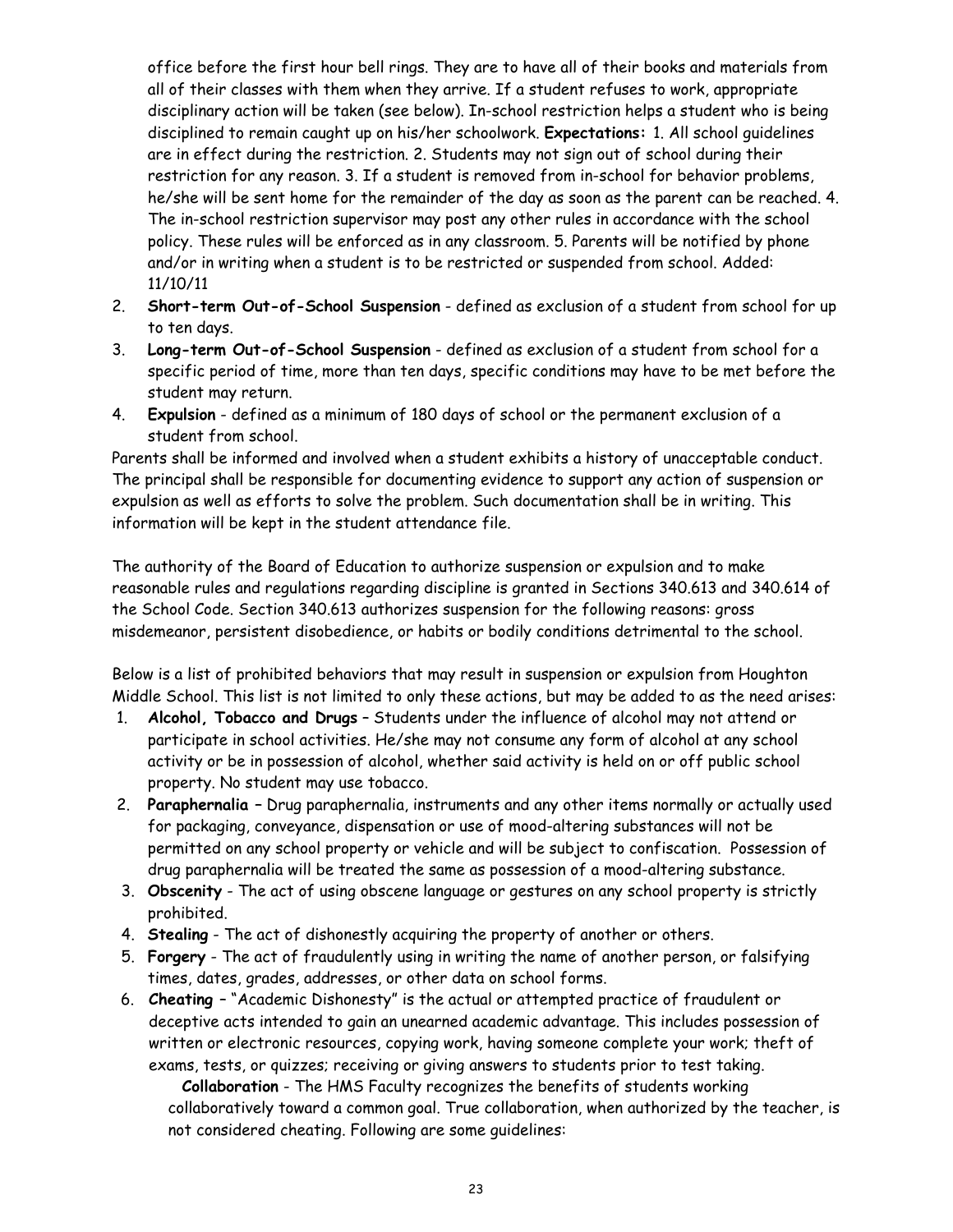a. Getting help on your homework from your parents, siblings, or a tutor is standard practice and encouraged. Going beyond what would reasonably be considered "help" and having your parents, siblings, or tutor do the work for you is cheating. b. Getting together with friends and doing your homework together is also standard practice and encouraged. However, when others do the bulk of the work and you simply use their work and their thinking to complete your assignment, you have cheated.

c. When you are assigned to a cooperative learning group by the teacher, you must make sure you understand what the teacher's guidelines are for working within the group and contribute equally to the project.

- 7. **Plagiarism** Plagiarism is a form of robbery. The act of stealing and/or using the ideas, writings, or answers of another to use as one's own. No matter where you get the information, whether from a book, magazine, Internet, television, friend, parent, or classmate, if you do not cite it, it is plagiarism.
- 8. **Fighting** The act of quarreling involving bodily injury in or on school property, or going to/from school, including any activity under school sponsorship; dance, athletic events, etc.
- 9. **Bullying** The repeated intimidation or emotional abuse of others by the infliction of harm of any kind (physically or emotionally) to the person or property of other whether real or threatened, as transmitted verbally, in writing, or electronically transmitted either in or outside of school.
- 10. **Insubordination** The failure to respond to or carry out a reasonable request by a staff member.
- 11. **Deliberate Misbehavior** The act of deliberate or willful conduct detrimental to normal functions of the programs or activity under school sponsorship, or the act of threats to staff members or to other pupils.
- 12. **Vandalism** The act of willful destruction of property belonging to another or others.
- 13. **Possessing or Using Weapons** The act of possessing, using or threatening to use any weapons or instruments capable of inflicting bodily injury.
- 14. **Arson** The willful and malicious burning of, or attempt to burn any building structure or property.

Any unlawful act-taking place on school grounds or buses not only makes the student subject to legal penalties, but also will result in a suspension or dismissal from school.

#### **Appeal Procedures**

Under present school law, the principal is delegated the authority to temporarily separate or suspend a student from school. In such actions, the following procedure will be followed: A student shall be fully informed of the charges brought against him/her including the rationale for the action and the conditions of time of termination.

Parents shall be immediately notified by phone or personal contact when a student is to be temporarily separated or suspended from school. Written notation of such contact shall be made in each instance. Verbal notification shall be followed by written communication to the parent or guardian stating the charges, reasons and conditions of the separation or suspension.

The superintendent shall be notified for any separation or suspension. Appeal procedures shall include:

1. In cases of short-term suspension (less than 10 days), parents may request a conference with the principal. Such requests shall be made within the period of separation or suspension. Outcomes from the parent-principal conference will be implemented as soon as possible.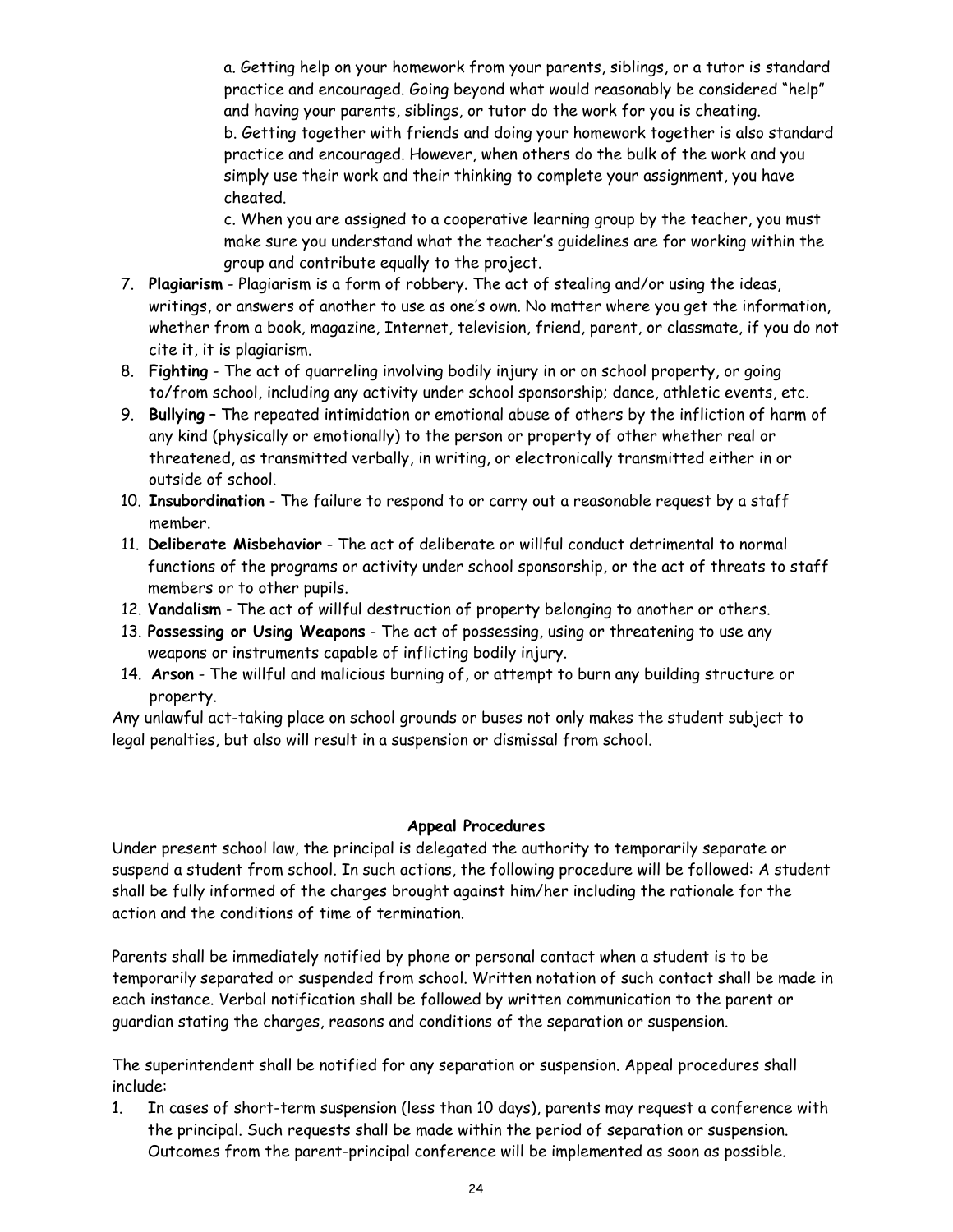- 2. In reference to long-term suspensions (more than 10 days), the parents may appeal such decisions to the superintendent of schools within five school days from the principal's decision. The superintendent shall affirm or modify the decision of the principal within two school days.
- 3. The superintendent's decision may be appealed to the Board of Education within five school days of such decision.
- 4. The Board of Education shall schedule a hearing within 10 school days and shall notify parents.
- 5. The Board of Education shall render a written opinion of its determination within 2 school days from the date of the hearing. Such written opinion shall be forwarded to all parties concerned.

## **TELEPHONE USE AND MESSAGES**

In case of emergency, students will be permitted to use the telephone in the middle school office. You must obtain permission from the office staff before using the telephone. Use of the phone in the principal's office will be limited to school related activities, medical and illness. Telephone messages from parents/guardians will be delivered to students when possible. No other messages will be taken by the school secretaries.

## **TESTING OUT**

To see a progression of Middle School courses, refer to the Core Curriculum Guide in this handbook. Students are permitted to test-out of courses at Houghton Middle School. The requirement guidelines are listed with the Core Curriculum Guide. The test out for classes will only be given in August and students must sign up by the end of the prior school year.

## **TOBACCO**

The Board prohibits the use or possession of tobacco product by students in District buildings, on District property (owned or leased), on District buses, and at any District-related event. A "tobacco product" means a preparation of tobacco to be inhaled, chewed, or placed in a person's mouth. The "use of a tobacco product" means any of the following:

- the carrying by a person of a lighted cigar, cigarette, pipe, or other lighted smoking device
- the inhaling or chewing of a tobacco product
- the placing of a tobacco product within a person's mouth

and/or the smoking of electronic, "vapor," or other substitute forms of cigarettes, clove cigarettes or other lighted smoking devices for burning tobacco or any other substance.

Please note that possession of tobacco in a locker is a violation of this rule. Any student, who is with another student, when smoking occurs, may also be suspended.

## **VENDING MACHINES**

Purchases from the vending machines will be permitted before and after school and during lunch periods. These items may be eaten in the commons area and in the multipurpose room. They are not, however, to be consumed in any other areas of the building. Also, empty containers are not permitted in other parts of the building. If you bring a beverage from home, it must be consumed in the commons or multipurpose room. Do not leave empty beverage cans in your locker.

## **VISITORS**

Students considering enrollment at Houghton Middle School and would like to visit, must make arrangements through the office at least 24 hours in advance. Students must check in with the office the day they will be visiting and provide guardian contact information. A current student will accompany the guest. The administration reserves the right to grant or deny any visitors.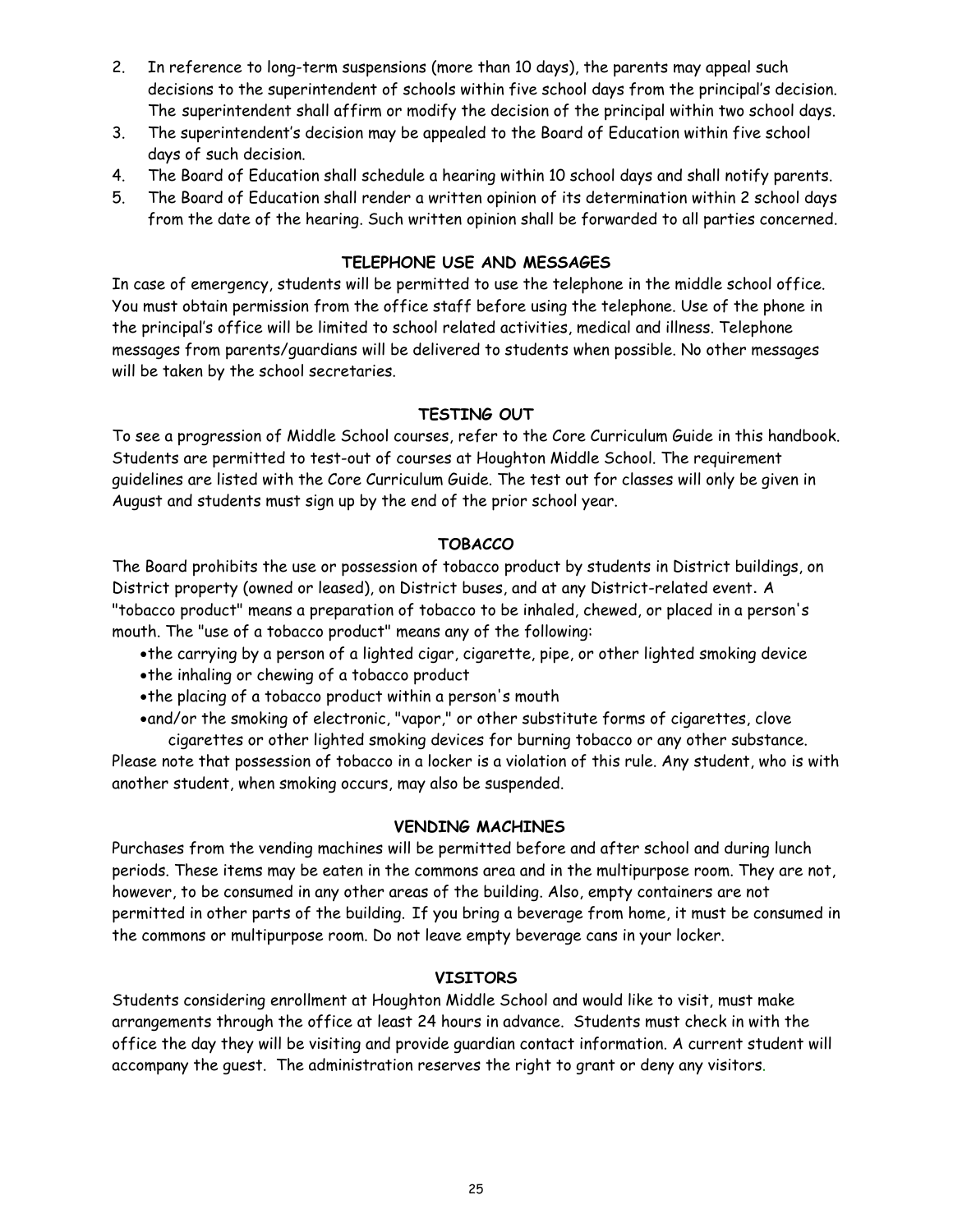## **ELECTRONIC RESOURCES POLICY**

#### **Student Computer, Network, and E-Mail Acceptable Use Agreement**

Students and their parents or guardians are expected to read and sign this agreement. The signatures represent their understanding of and promise to abide by it. The signed agreement remains in effect as long as the student is enrolled in the Houghton-Portage Township Schools, or until a new version of the agreement is issued and signed.

## **Students will not be permitted to use school computers or related equipment prior to the return of a signed agreement.**

*Appropriate use of computers and related technology shall always reflect ethical and moral responsibility, academic honesty, and restraint in the consumption of shared resources. Appropriate use demonstrates respect for intellectual property, ownership of data, system security mechanisms, and for individuals' right to privacy and rights to freedom from harassment, intimidation, and unwarranted annoyance.* 

#### **I UNDERSTAND THAT:**

- 1. My use of the computer is a privilege, subject to revocation.
- 2. Any text or graphics I place on the Internet or other computer network via e-mail, UseNet news, Internet relay chat, text or via social media may reflect upon my school and the school's image.
- 3. Schools computers were purchased and the network established for a limited educational purpose – activities involving schoolwork or personal growth – and were not provided as a public access service or public forum.
- 4. I will be given an individual account, which will require me to use my school's computers and the Internet.
- 5. Teachers and administrators will be the judge of the value or appropriateness of my use of my account.
- 6. Teachers and administrators may monitor my account, electronic files, and Internet access for appropriateness of the language and images I look at or use, without my prior consent.
- 7. Teachers and administrators may monitor my e-mail messages sent and received for appropriateness of the language and images I look at or use, without my prior consent.
- 8. Evidence of attempted or actual system security, integrity, or performance related incidents will be cause for immediate access denial.
- 9. Demonstrated intent to violate this agreement will be considered the same as an actual violation. Demonstrated intent means evidence of actions that, if successful or if carried out as intended, would result in a violation of this agreement.

## **I PROMISE I WILL:**

- 1. Use only the account assigned to me and log off of my account prior to leaving the computer.
- 2. Notify a teacher or administrator when I discover a computer that is logged on and not being used.
- 3. Keep my password confidential.
- 4. Access resources for valid educational purposes, at such time and in such manner as determined by a teacher, a school official, or an administrator.
- 5. Stop what I am doing and leave a computer immediately when a teacher or administrator asks me to do so.
- 6. Immediately report to a teacher or administrator any obscene, profane, lewd, vulgar, inflammatory, threatening, degrading, harassing, or dangerous words, phrases, messages, files, or images I see.